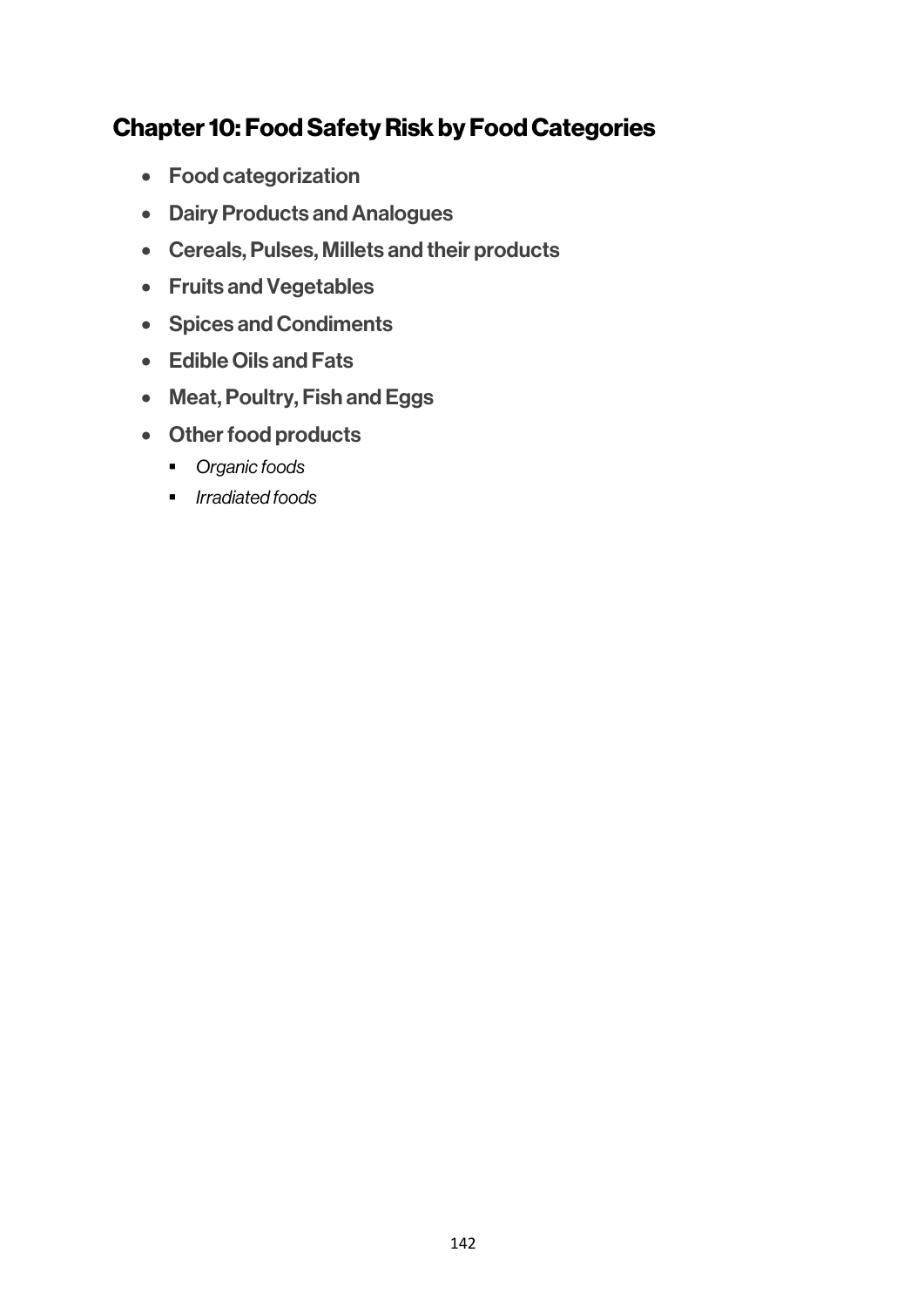# Chapter 10: Food Safety Risk by Food Categories

Food is essential for human existence. It provides energy and other resources for normal human physiological functions. Food availability at affordable prices is an important parameter of food security. Besides availability, food should also be free from potential health risks. It is therefore implied that to qualify as food, it should be safe and wholesome for human consumption. Thus, food security and food safety go hand in hand. As per the Food Safety and Standards Act, 2006 "Food" means any substance, whether processed, partially processed or unprocessed, which is intended for human consumption and includes primary food, or food containing such ingredients, infant food, packaged drinking water, alcoholic drink, chewing gum, and any substance, including water which is added to the food during its manufacture, preparation or treatment but does not include any animal feed, live animals unless they are prepared or processed for placing on the market for human consumption, plants prior to harvesting, drugs and medicinal products, cosmetics, narcotic or psychotropic substances. "Food safety" means assurance that food is acceptable for human consumption according to its intended use. Since there are a number of food commodities, foods have been categorized into food categories, and subcategories for easy identification and regulatory compliance.

# Food categorisation

Foods have been categorized into 16 major categories by Codex. These categories have been further divided into subcategories comprising of similar products. This categorization allows easy implementation and enforcement of standards by regulatory bodies. For example, certain food additives and processing aids may be allowed to be used in some foods to achieve certain desired technological functions. Major food categories are listed below.

- 1. Dairy products and analogues: This category includes all types of dairy products that are derived from the milk of healthy milch animal(s).
- 2. Fats and oils, and fat emulsions: Includes all fat-based products that are derived from vegetable, animal or marine sources, or their mixtures.
- 3. Edible ices, including sherbet and sorbet: This category includes water-based frozen desserts, confections and novelties, such as fruit sorbet, and flavoured ice.
- 4. Fruits and vegetables (including mushrooms and fungi, roots and tubers, pulses and legumes, and aloe vera), seaweeds, and nuts and seeds.
- 5. Confectionery: Includes all cocoa and chocolate products, other confectionery products that may or may not contain cocoa, chewing gum, and decorations and icings, or foods produced solely with any combination of foods conforming to these sub-categories.
- 6. Cereals and cereal products derived from cereal grains, roots and tubers, pulses, legumes and pith or soft core of palmtree: Includes unprocessed and various processed forms of cereal and cereal-based products.
- 7. Bakery wares: Includes categories for bread and ordinary bakery wares and for sweet, salty and savoury fine bakery wares.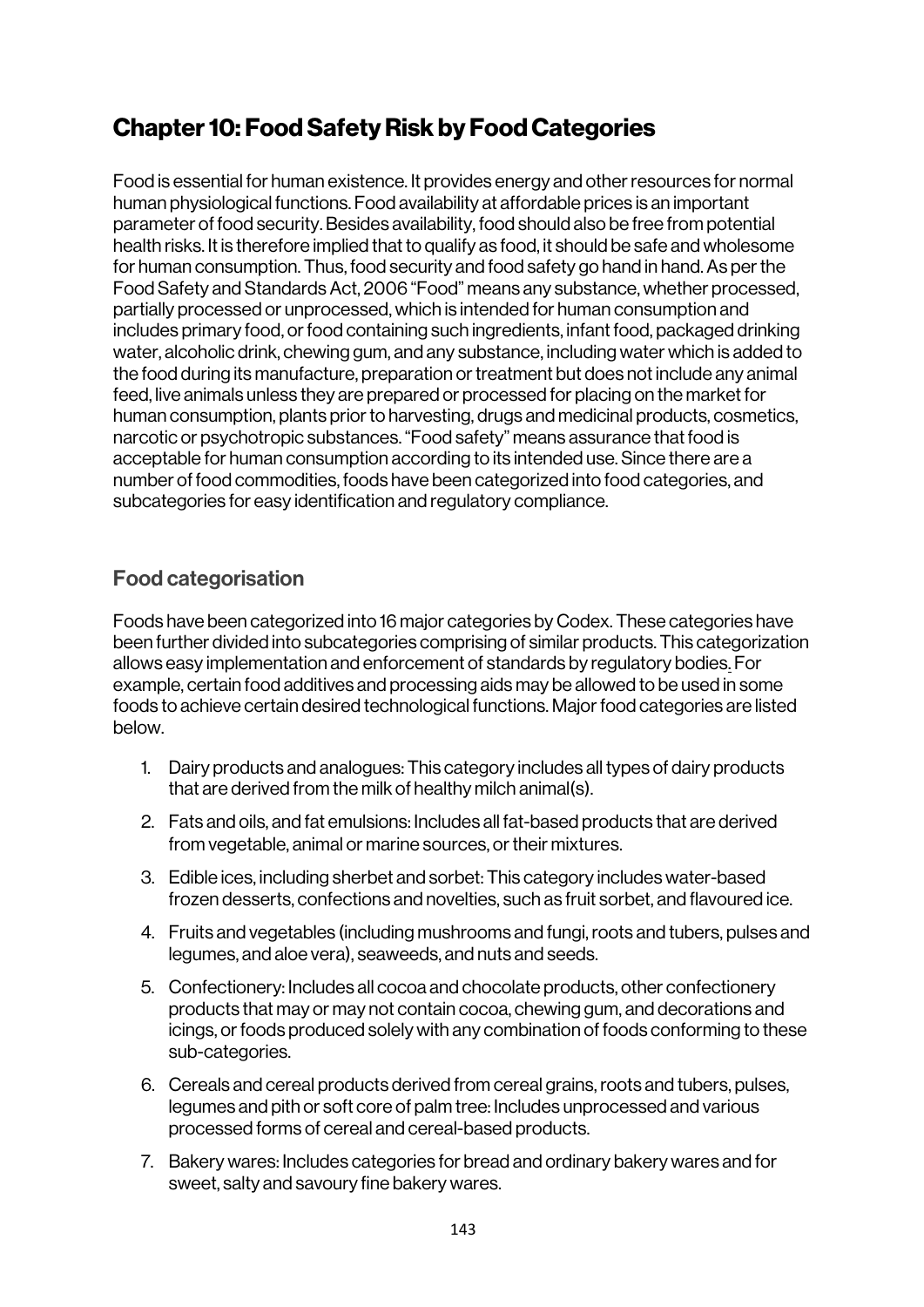- 8. Meat and meat products, including poultry: This category includes all types of meat and poultry products, in pieces and cuts or comminutes fresh and processed.
- 9. Fish and fish products, including molluscs, crustaceans, and echinoderms: This broad category is divided into categories for fresh fish and various processed fish products. This category includes aquatic vertebrates (e.g. fish) and aquatic invertebrates (e.g. jellyfish), as well as molluscs (e.g. clams, snails), crustaceans (e.g. shrimp, crab, lobster), and echinoderms (e.g. sea urchins, sea cucumbers).
- 10. Eggs and egg products: Includes fresh in-shell eggs, products that may substitute for fresh eggs and other egg products.
- 11. Sweeteners, including honey: Includes all standardized sugars, non-standardized products, and natural sweeteners.
- 12. Salts, spices, soups, sauces, salads, protein products: This is a broad category that includes substances added to food to enhance its aroma and taste including salt and salt substitutes; herbs, spices, seasonings and condiments, certain prepared foods like soups and broths; sauces and like products; and salads and sandwich spreads, and products derived from soybeans.
- 13. Foodstuffs intended for particular nutritional uses: Includes Infant formulae, followup formulae, and formulae for special medical purposes for infants, complementary foods for infants and young children, dietetic foods and food supplements.
- 14. Beverages, excluding dairy products: Includes all types of non-alcoholic and alcoholic beverages.
- 15. Ready-to-eat savouries: Includes all types of savoury snack foods.
- 16. Prepared foods: These foods are not included in the other food categories (1-15) and shall be considered on a case-by case basis. Prepared foods are mixtures of multiple components (e.g. meat, sauce, grain, cheese, vegetables); the components are included in other food categories.

Each type of food is associated with different hazards according to the nature of the food, storage and processing conditions. Thus, it is important to understand what can be done to protect different kinds of foods from becoming unsafe. This chapter describes the hazards that may be found in some of the food categories, measures to keep the foods safe and pointers for selection of safe and quality food products.

### Dairy products and analogues

Milk is an extensively consumed food product in the diet of humans of all age groups. Milk provides almost all the essential nutrients required by the body for its growth, development and maintenance of healthy bones especially for children, women and the elderly. These include protein, carbohydrate, fats, vitamins and minerals. India is the largest producer of milk in the world.

However, milk and milk products are perishable and hence tend to spoil fast if appropriate storage temperatures are not maintained. They are also at a high risk for adulteration being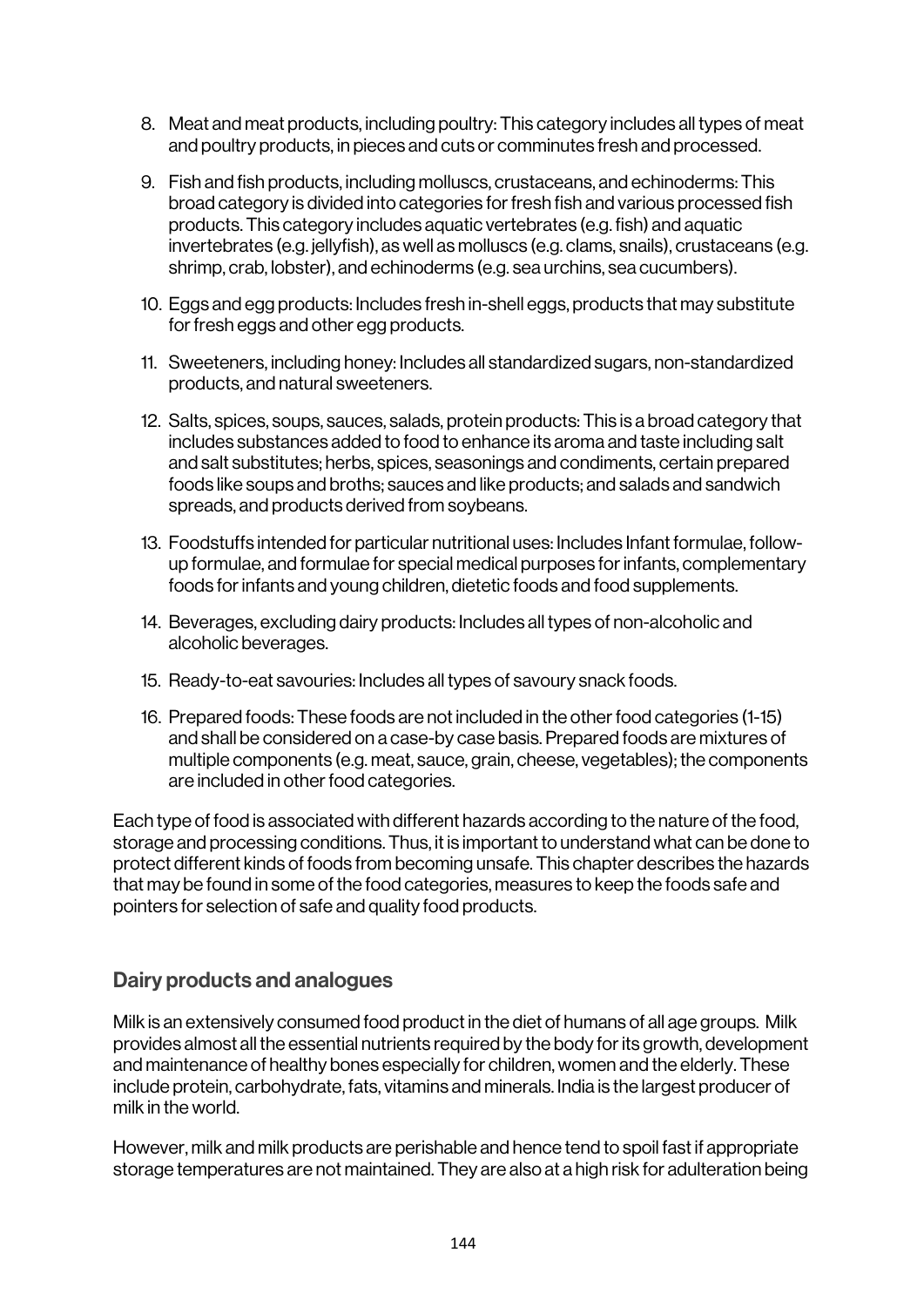expensive commodities which are in high demand. Let us learn how milk can become unsafe for consumption.

#### Spoilage and Contamination

Milk being an excellent growth medium for many microorganisms is regarded a high-risk food product and is a highly perishable commodity. Spoiled products may cause food poisoning and/or adverse health effects on unsuspecting consumers. The contamination may occur in milk at the farm level, during manufacture of products or during transit.

Milk contains few bacteria during secretion from the udder of the healthy animals. During milking, milk may get contaminated by the exterior of the udder. There are chances of contamination from the milk contact surfaces such as dairy utensils, milk pails and milking machines. Milk can also get contaminated by the hands of dairy workers and surrounding environment. Hence, immense care needs to be taken on farm while milking animals.

Approximately, 64 per cent of the milk is sold by the unorganized sector in loose form by local farmers or traditional milk suppliers who are unaware about the regulatory requirements and the ill-effects of adding chemicals in milk.

Lack of good agricultural and good veterinary practices may lead to higher levels of residues of pesticides, antibiotics, hormones, heavy metal contaminants and mycotoxins in milk. Poor handling and storage of milk also increase the risk of pathogens in milk. Milk has a long and complex supply chain which involves collection of milk from dairy farmers, collection in chilling centres and then transportation to milk cooperatives and dairy companies for further processing and final distribution. It is necessary to maintain the temperature of milk below 4°C to protect milk quality through the supply chain.

#### Adulteration of milk

A gap in demand and supply tempts vendors to adulterate milk. It may also be adulterated to increase its shelf-life. Previously, addition of water was the most common practice but now a plethora of chemical substances are being detected inmilk, which have been added to increase shelf life (like formalin, hydrogen peroxide, neutralisers, etc.) or to mask the dilution (by adding starch, urea, etc. to increase density or melamine to increase nitrogen content). Addition of water to milk may seem to be just an economic offence. However, the dilution brings down the nutritional quality of the milk. Also, if unsafe water is used for dilution, it may introduce hazardous microbes. Apart from adulteration, other practices like mislabelling (wrongly labelled for instance, claiming on the label that the product is free of antibiotic residues whereas it is not), misleading (leading the people to believe that the product has certain attributes/health benefits which it actually doesn't have), counterfeiting (e.g. fat spread made with vegetable oil being sold as butter), are also prevalent.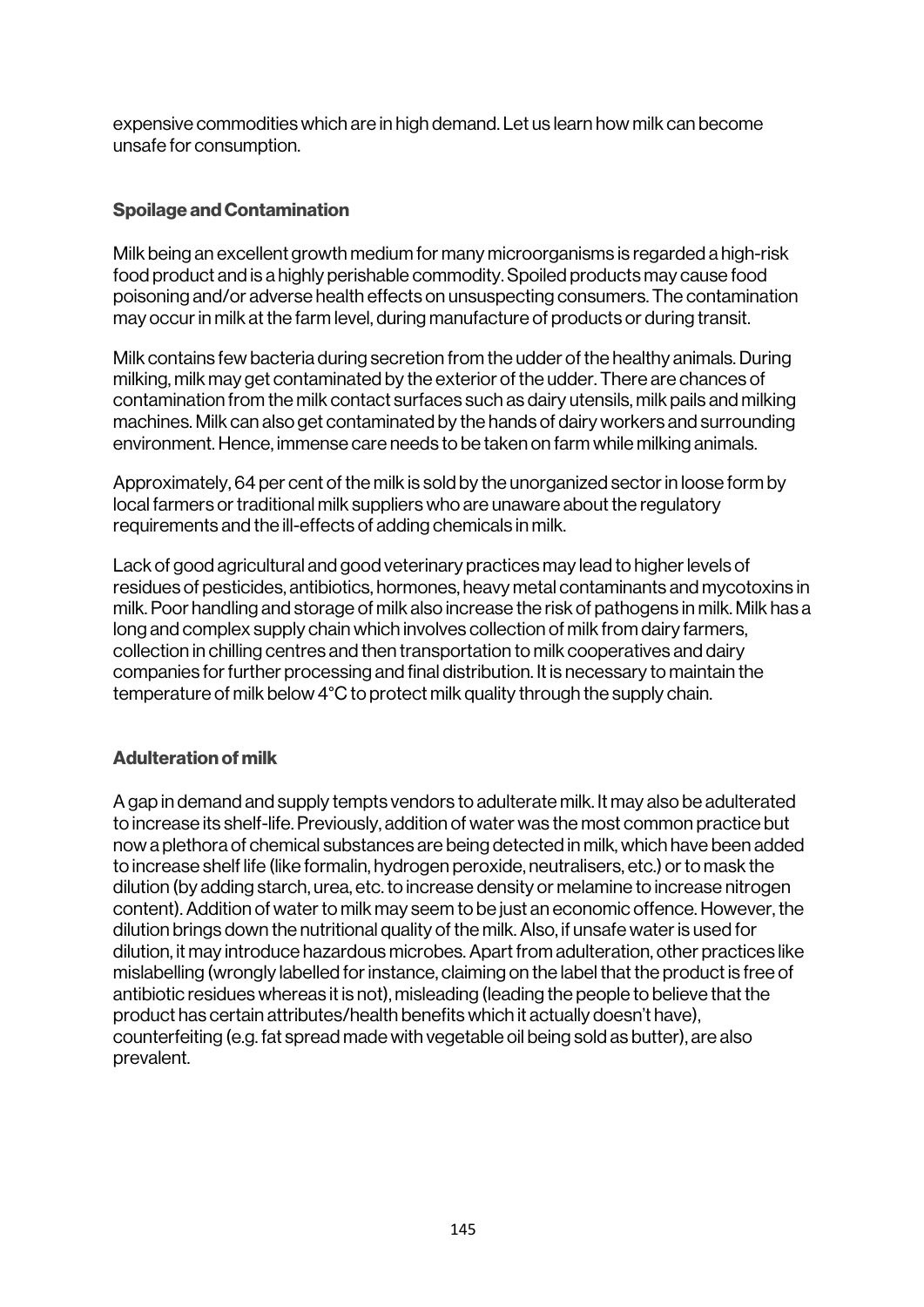#### Keeping it safe

Consumers have the right to expect that the milk they buy is safe and of the expected quality. Food Safety and Standards Authority of India (FSSAI) works to ensure that safe and good quality food products are available for consumers. FSSAI has the following approaches:

- FSSAI has established standards for the quality of milk and milk products. All food businesses need to comply with these standards in order to provide safe and quality products to the consumers.
- FSSAI has been conducting surveys based on sampling and quality analysis. A National Milk Safety and Quality Survey is conducted. Based on the survey report FSSAI takes necessary measures and identifies action areas to address the issues of quality and safety of milk in India.
- In order to cultivate and foster growth of compliance culture, FSSAI has notified Food Safety and Standards (Food Safety Auditing) Regulations, 2018, which also enables compliance of high-risk foods including milk, through private recognized auditing agencies.

#### **Selection**

- Milk and milk products (like curd, *paneer, khoa*, etc.) in loose or packaged form should be purchased from reliable and known sources.
- Since dairy products are stored at low temperature, milk and other dairy products should be bought at the end of grocery shopping. This will ensure that the products do not spoil, and consumers take them home in a fresh state. Dairy products stocked in stores at roomtemperature should not be purchased except otherwise indicated on the package label.
- Consumers should check the details on label properly such as FSSAI License, best before date/ manufacturing and packaging date, manufacturer's details etc.
- To address growing concern of micronutrient deficiencies, fortification of milk with Vitamin A and Vitamin D is encouraged. Consumers should look for +F logo on the label while purchasing milk.

### Cereals, pulses, millets and their products

Cereals and pulses are important sources of carbohydrates and proteins, vitamins and minerals in the daily diet of people. Many commodities in this category are staple foods in Indian diets. Selecting good quality cereal grains, pulses, and their products in daily diet is therefore important. These foods are also susceptible to certain food hazards.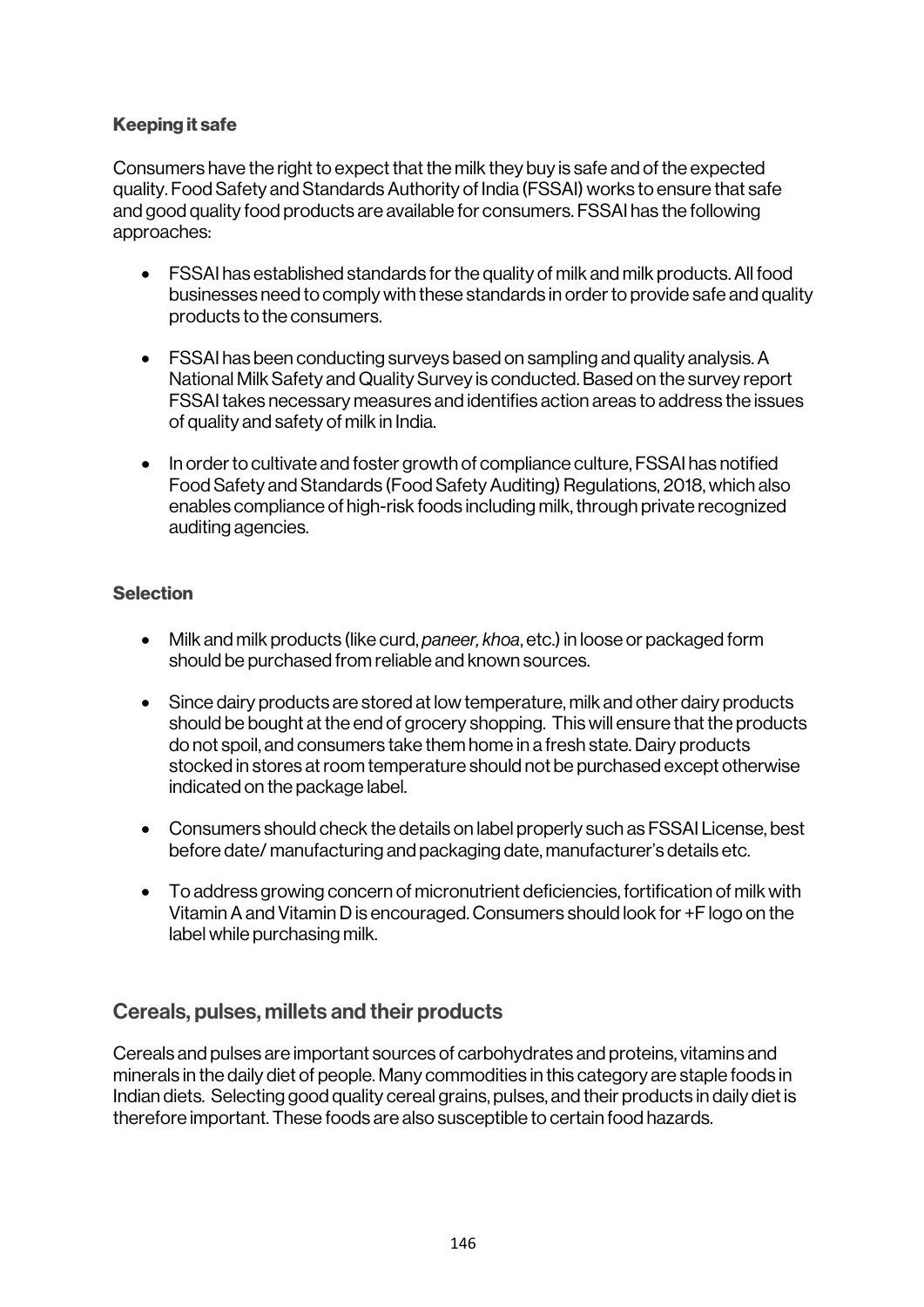#### Spoilage and Contamination

The spoilage of grains mainly occurs due to moisture absorption during storage. This leads to fungal growth mainly under conditions of high temperature and humidity. Cereals are often contaminated before harvest by fungal spores which may germinate and produce mycotoxins. Signs of spoilage are:

- Musty odour and off flavour
- Presence of weevils, beetles, moths and worms
- Clumping and caking

In addition, poor agricultural practices may lead to grains being contaminated with pesticides and heavy metals. Excessive spraying of crops with pesticides or mixing pesticides with harvested grains to prevent pest damage may result in high residues which are harmful to health. Growing crops in contaminated soils close to industries or using contaminated water for irrigation could lead to build up of heavy metals in the crops.

### Grain allergy

Food allergy is a condition in which certain foods trigger an abnormal immune response. The symptoms of the allergic reaction may range from mild to severe, and may include itchiness, swelling of the tongue, vomiting, diarrhea, hives, trouble breathing, or low blood pressure.

*Gluten* is the main protein found in wheat and certain other cereal grains including rye, barley, and triticale. Gluten causes damage to the intestines of people with celiac disease or gluten intolerant patients. Patients with celiac disease or wheat intolerance should buy foods that are labelled 'gluten-free'.

*Soy allergy* is one of the most common food allergies. Symptoms include stomach cramps, indigestion, diarrhea, etc. People allergic to soy should strictly avoid soy and soy products in their diet.

### Keeping it safe

Grains should be stored in a cool and dry place. The drums or silos used for storage of grain and grain products should be airtight and insect proof. Grains and grain products are normally disinfested using permitted fumigants or using ionizing radiation. Before use, grains should be washed thoroughly to reduce pesticides residues and dirt and grime.

#### **Selection**

• Whole grains are healthier than the refined ones. In whole grain all three main parts bran, germ and endosperm are intact. Shelf life of some whole grains like brown rice may be less than white polished rice because of the higher fat content.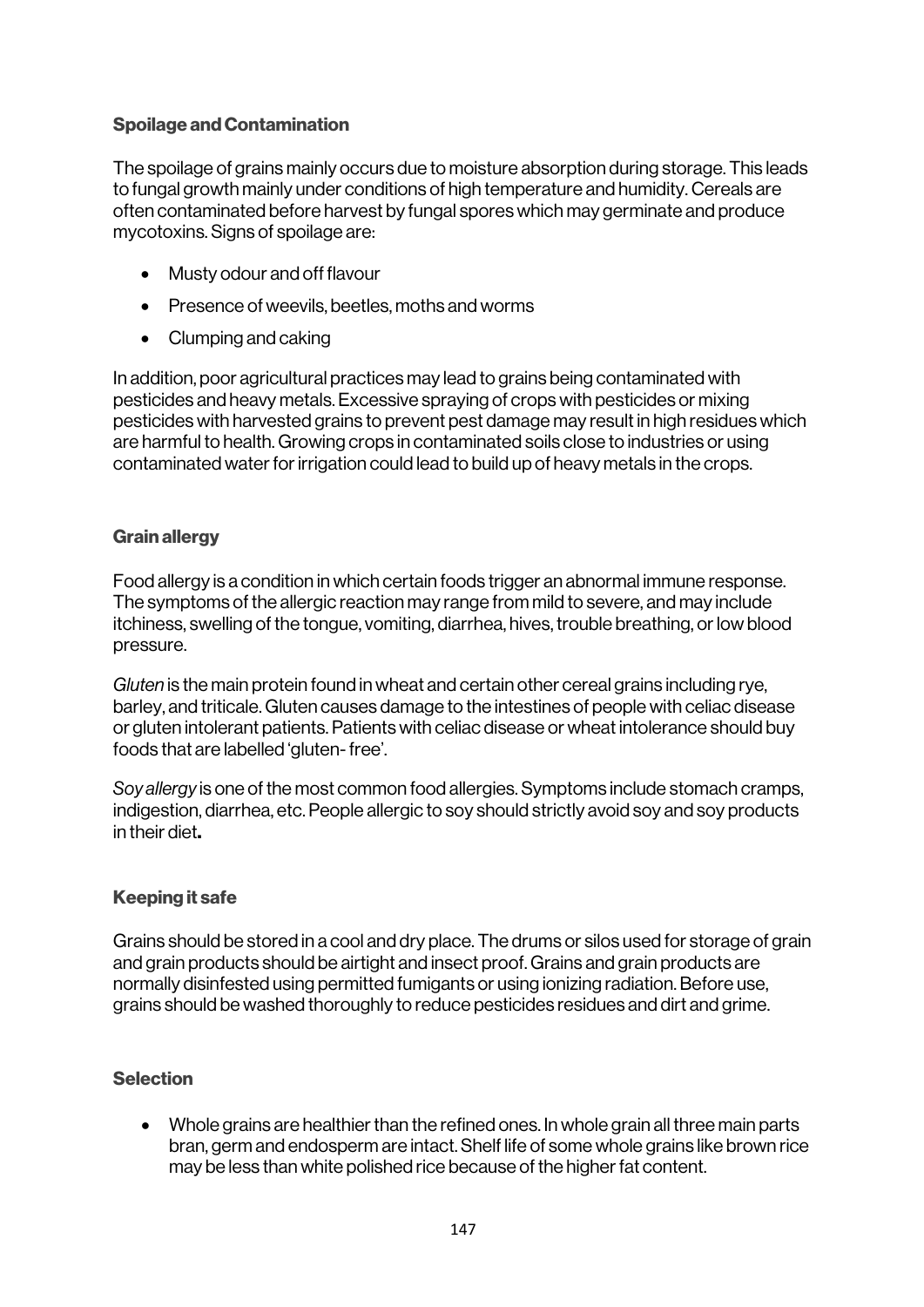- The grain may be chewed to check the texture and flavour. Hollow, soft fibrous texture indicates poor quality.
- Sour taste or rancid flavour and odour indicate spoilage during storage.
- Grains should be free from colouring matter, molds, insects, obnoxious substances, discolouration, poisonous seeds, and foreign matter.
- Clumping in grains and grain products is an indication of insect infestation.

#### Fake news: Plastic Snacks

Media reported that some of the snacks made of cereals/ millets/pulses in the market were made of plastic. There were videos of snacks such as *namkeens* and potato chips being set aflame to prove the same. These are mainly made of cereals/millets/pulses (rich in starch), spices and oil. Starch and fats have a natural characteristic of burning when exposed to fire. The effect seen was not because they were made of plastic!

### Fruits and Vegetables

Fruits and vegetables are called protective foods as they protect us from diseases. Therefore, it is important to consume fresh fruits and vegetables for good health. Fruits and vegetables also serve as vehicle for certain food borne contaminants and should be selected with great care.

#### Spoilage and Contamination

The spoilage of raw fruits and vegetables may result from physical injury, action of natural enzymes, microbial action, or a combination of factors. The presence of high humidity, and high temperature as extrinsic factors during storage of fruits and vegetables increase the chances of microbial growth and spoilage. Microbial spoilage results in significant economic loss throughout the distribution chain. Storage in contaminated containers, contact with decayed products, unhygienic handling, fruit fly infestation also aggravate spoilage. Fungal growth may be accompanied by formation of mycotoxins which cause serious health consequences. In addition, they may also be contaminated with pesticides and heavy metals due to poor agricultural practices.

#### Keeping it safe

Implementing Good Agricultural Practices (GAPs) and Good Manufacturing Practices (GMPs) are important steps to reduce food safety risks:

• Fruits should be stored under low temperature and controlled humidity conditions. In large scale storage units, the storage atmosphere can be modified by decreasing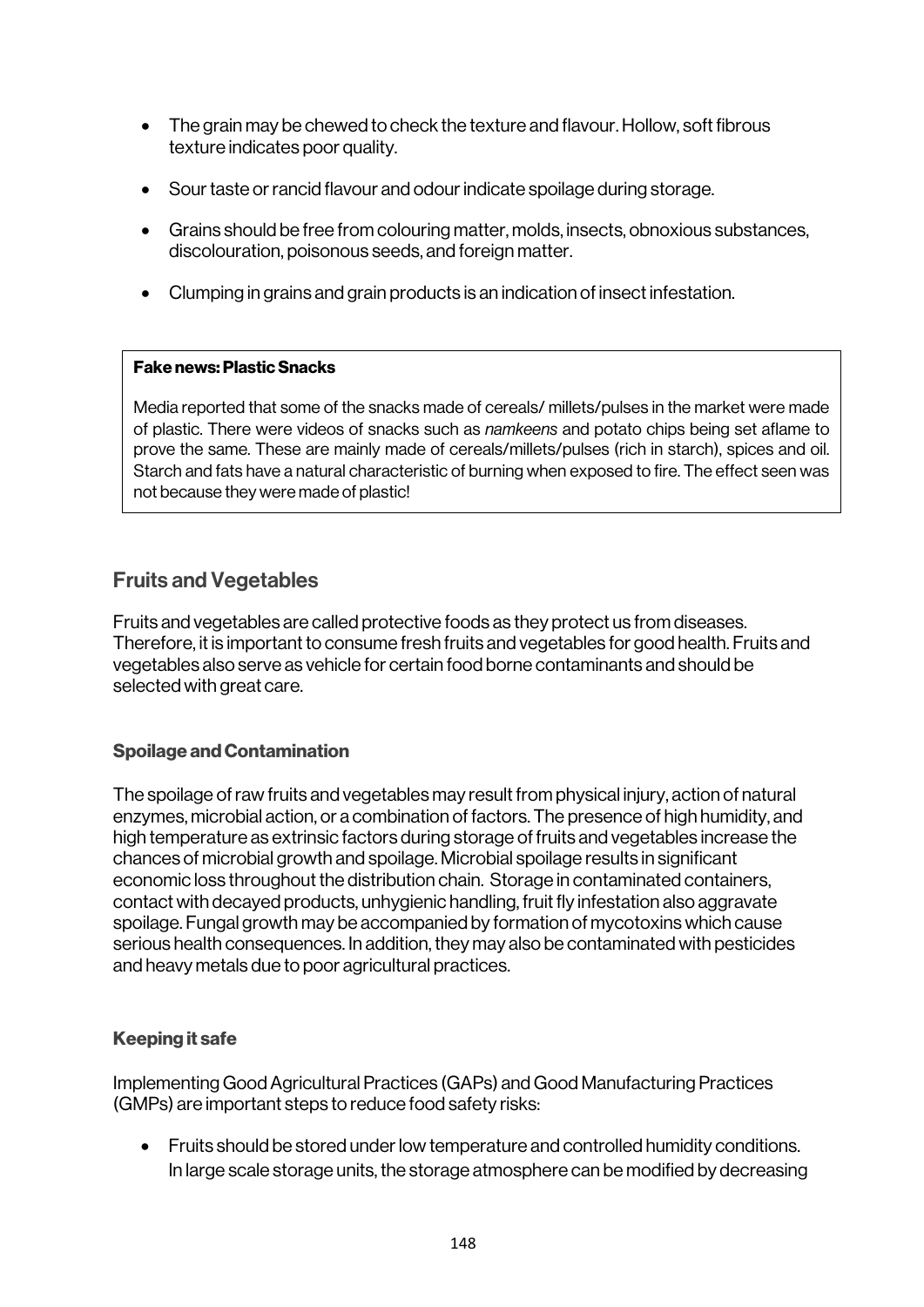the oxygen and increasing the amount of carbon dioxide to prolong shelf life by decreasing the respiration rate.

- The outer leaves of leafy vegetables such as lettuce and cabbage should be discarded to minimize the hazards of pesticide residues as well as microbes.
- Cut fruits and vegetables should be consumed or cooked within 1-2 hours or they should be chilled or refrigerated for longer storage.
- Fruits and vegetables should be properly washed or scrubbed under running water.
- Contact surfaces such as cutting boards, dishes, utensils should also be washed with hot water and safe detergent
- Fruits and vegetables should be stored separate from raw meat, poultry, and seafood to prevent cross-contamination.
- Chopping boards and utensils used for cutting meat, poultry and seafood should not be used for cutting fruits and vegetables.
- Fruits and vegetables infected by molds should be discarded.

### **Selection**

- For direct consumption the selected fruits and vegetables should be free of any physical damage, mold growth, necrosis or other abnormalities.
- Fruits ripened by ethylene gas should be used. Ethylene is a natural hormone produced within the fruits and does not pose any health hazard to consumers.
- Fruits and vegetables with artificial colours should be avoided. Artificial colours on fresh fruits and vegetables may be detected by rubbing water or cotton soaked in vegetable oil on the surface. If colour appears on cotton, it indicates coating of colour on produce.
- Juice of bitter bottle gourd or *lauki* contains a toxic compound called cucurbitacin. Hence it should be tasted for bitterness before juicing. Do not consume the gourd even if slightly bitter. This toxic compound is also found in bitter cucumbers.
- Fruits coated with natural waxes such as bees wax at safe levels are not harmful. Coating of fresh fruits with natural waxes is done to protect moisture loss from fruits and to increase their shelf life. However, coating with non-edible waxes can be a problem.
- Unhygienic openly stored pre-cut fruits and vegetables for direct consumption should be avoided. Choose only those which are properly stored under refrigerated or low temperature conditions.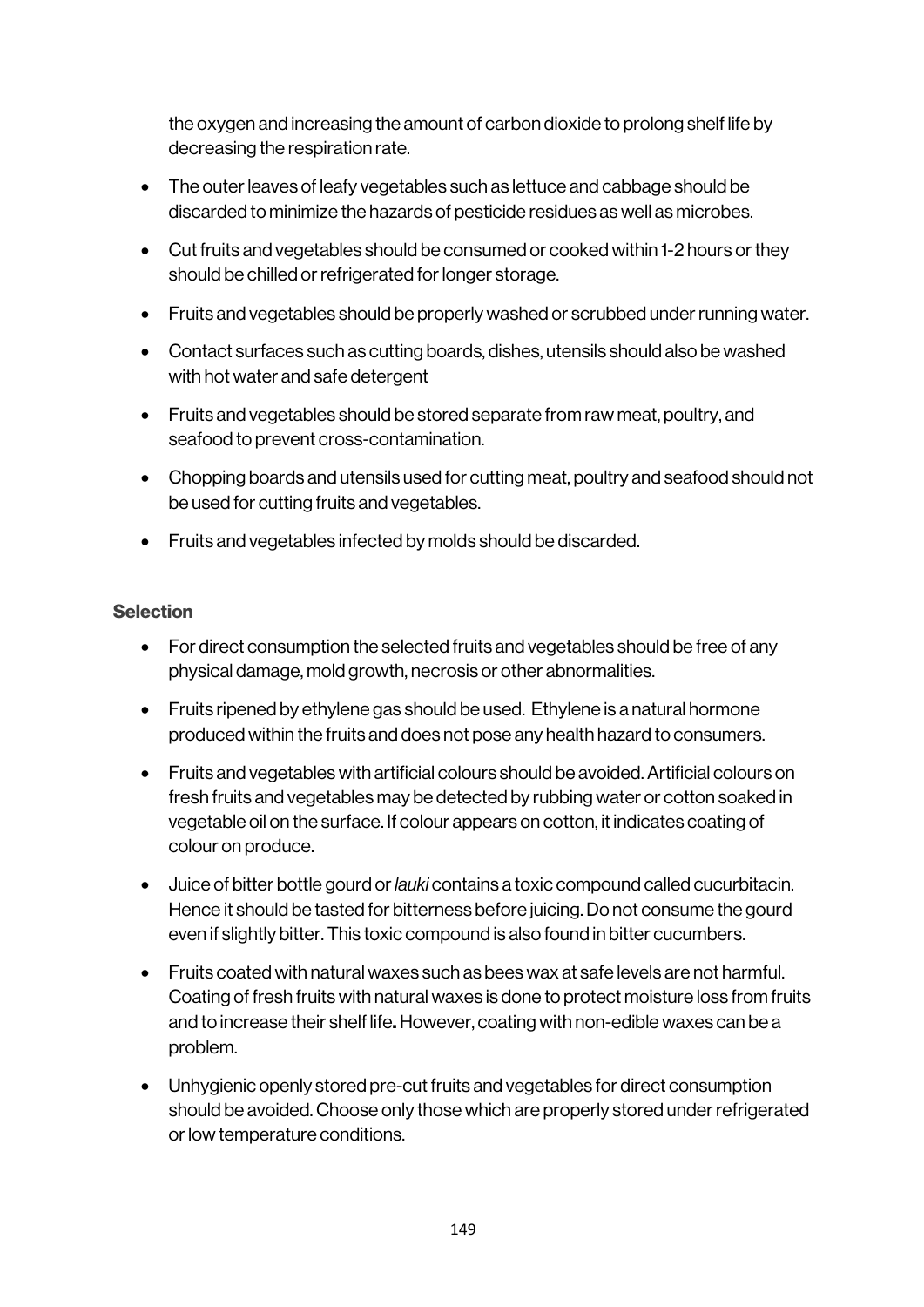#### Artificially Ripened Fruits

To avoid spoilage of fruit during transport and storage, traders generally harvest raw fruits and then artificially ripen them near the point of sale. Artificial ripening is the process by which ripening is controlled to achieve desired characteristics intended for better consumer acceptance and improving sales. It is generally done for climacteric fruits such as mango, papaya, banana, etc. to achieve faster and uniform ripening characteristics. There is no harm in consuming fruits artificially ripened with ethylene gas as it is also naturally produced by fruits during the process of ripening. However, use of calcium carbide is not permitted for ripening fruit as it can leave traces of arsenic on the fruit which can be very harmful if consumed. Its use is banned in India.

https://fssai.gov.in/upload/uploadfiles/files/Guidance\_Note\_Ver2\_Artificial\_Ripening\_Fruits\_03 01\_2019.pdf

### Spices and condiments

Spices and condiments are important components of our meals. These ingredients increase the palatability and appeal of the prepared food. Dry spices have longer shelf life than herbs and condiments. Even though these are consumed in small quantities they may carry potentially harmful contaminants.

#### Spoilage and Contamination

Buy spices in small quantities to prevent its spoilage due to insect infestation. Contaminants such as heavy metals, mycotoxins or pesticide residues are often detected in spices. High levels of microbial contamination in spices and herbs is also often reported. Studies suggest that poor conditions during postharvest handling, storage, and processing are responsible for this.

High value spices are common target for economic adulteration. Ground spices are often substituted with fillers, less expensive/low quality spices, flour, corn starch, sawdust etc. Sometimes toxic and potentially carcinogenic dyes are also added to older stocks to enhance their appearance and hide the presence of fillers. Some of the common adulterations in spices are:

- Addition of low-priced cassia in cinnamon
- Addition of papaya seeds in black pepper
- Use of sudan dye to enhance the appearance of low-quality chilli powder
- Addition of foreign resin in asafoetida.
- Addition of coloured gelatin fibres, maize cobs fibre and parts of flower other than the stigma and style in saffron.
- Exhausted spices mixed with fresh ones in small quantities to confuse the consumer.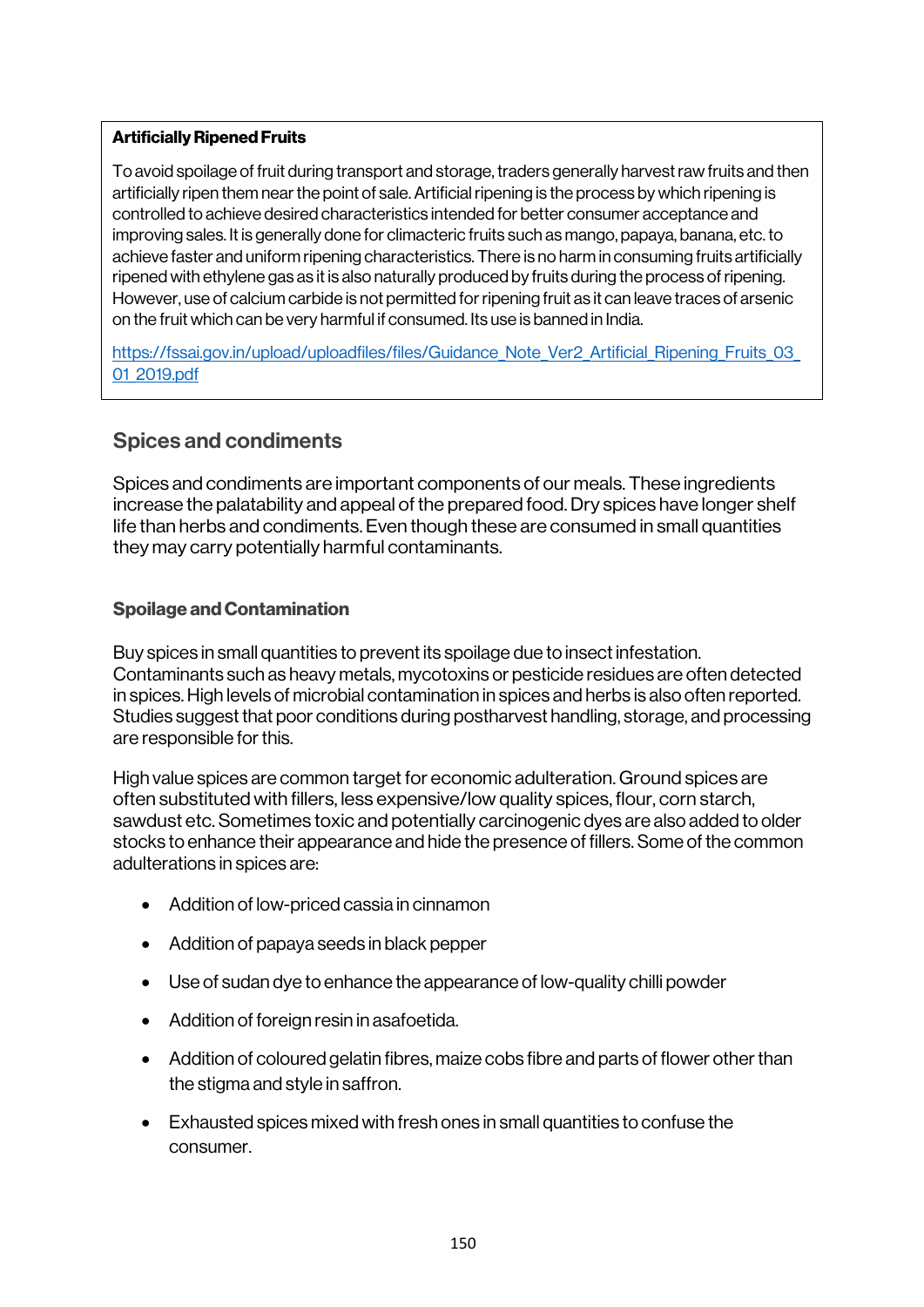#### Keeping it safe

Spices should be stored in cool and dry place preferably in airtight containers to prevent loss of aroma and microbial spoilage. Storing spices for long duration should be avoided at home. During long term storage, spices and condiments are prone to insect and microbial contamination. This may be controlled by using fumigants or physical processes such as irradiation on a large scale. The problem of microbial and chemical contaminants is best mitigated though the use of good agricultural practices in the field as well as post-harvest drying, processing and storage.

#### **Selection**

- While buying whole or ground spices from the market it is better to avoid spices with extra shine and bright colour as they are more likely to be adulterated.
- Do not buy spices having lump formation or unpleasant odor.
- Do not buy spices having visible mold growth or insects.
- Always read the best before date, manufacturing date, manufacturer details and other labelling claims before buying the spices.
- Always check FSSAI organic logo (Jaivik Bharat) before buying organic spices.
- Cumin seeds are sometimes adulterated with grass seeds coloured with charcoal dust by the fraudsters. Rub small amount of cumin seeds on palm and if palm turns black it indicates the adulteration with coloured grass seed.
- Cassia is often mislabelled and marketed as Cinnamon due to similarity in appearance and characteristics. Bark of cinnamon is thin and can be rolled up in multiple layers to form compact stick, whereas, cassia bark is thick and looks like hollow tube on rolling.
- Exhausted whole spices (volatile oil extracted) mainly cloves, cardamom etc. should be checked before buying. Exhausted spices are light in weight and if put in water will float while genuine spices tend to settle at the bottom.
- Do not buy powdered spices available in loose form. Sale of powdered spices in loose form is not permitted by FSSAI due to high possibility of adulteration.
- Always buy powdered spices in packaged condition from trusted brands only. Check the FSSAI license number and AGMARK logo on packed spices.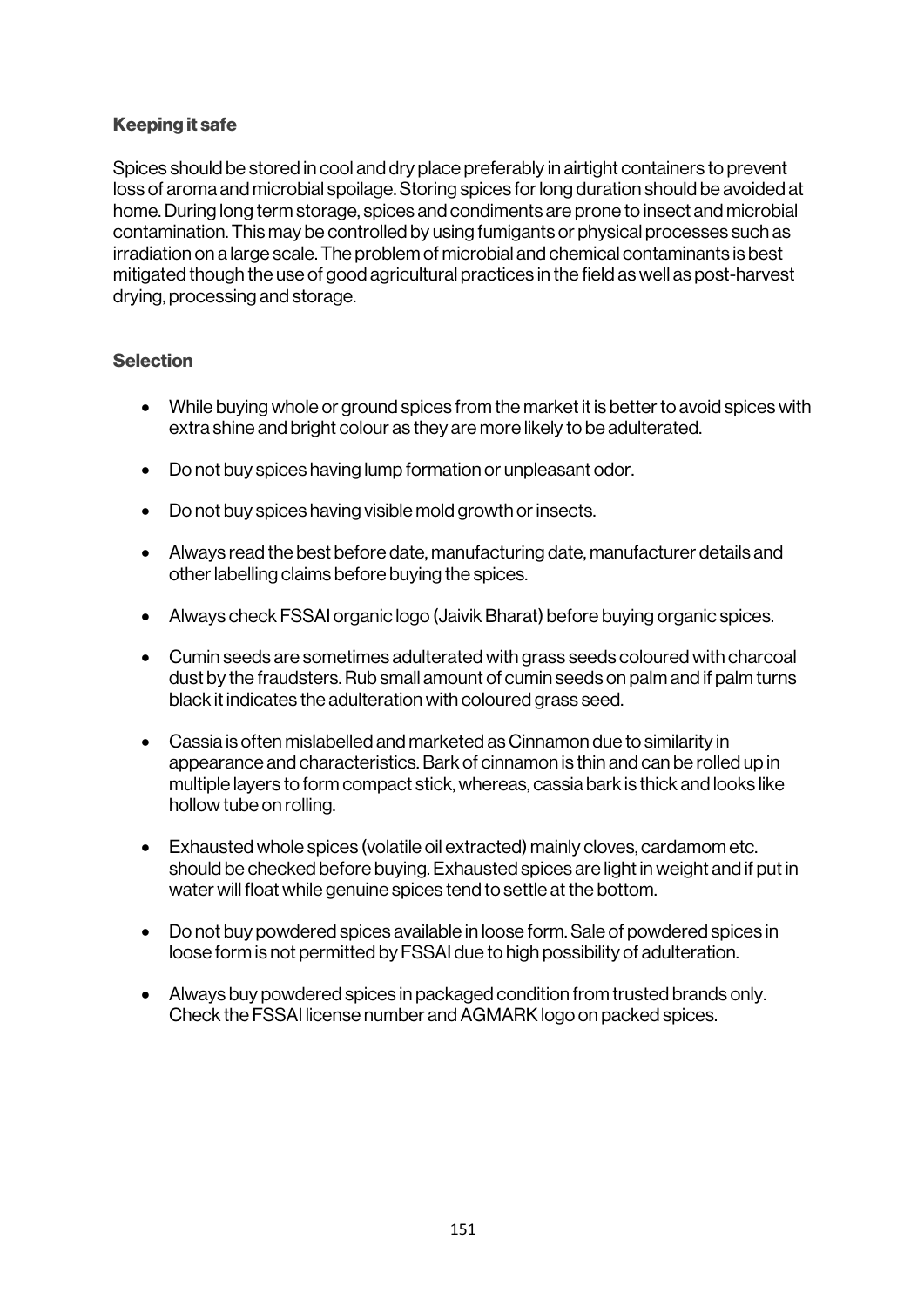# Edible Oils and Fats

Edible oils and fats are an essential part of a healthy diet and are a major source of energy. Edible oils and fats also add to the taste and palatability of the product. However, a high intake of fat is associated with increased incidence of non-communicable diseases such as obesity, diabetes, hypertension and cardiovascular diseases. It is important therefore to limit their intake and select the type of oils to be used in order to maintain good health.

Vegetable oils consist of fatty acids and other minor constituents like pigments, fat soluble vitamins, antioxidants, sterols, free fatty acids, etc. There are three types of fatty acids: saturated, monounsaturated and poly unsaturated. A fatty acid carbon chain that possesses one or more point of unsaturation is called as unsaturated fatty acid. With one point of unsaturation, it is called a monounsaturated fatty acid (MUFA). With two or more points of unsaturation, it is called a polyunsaturated fatty acid (PUFA) which can further be categorized as Omega 3 and Omega 6 fatty acids. It is called a saturated fatty acid (SFA) when there is no point of unsaturation.

Sources of oils or fats are both plant and animal based. Milk fats such as ghee and butter are rich in SFA, whereas, plant sources (vegetable oils) are predominantly rich in MUFA and PUFA, except coconut oil and palm oil. Of all the fatty acids, omega-3 and omega-6 are considered as essential fatty acids since these cannot be synthesized in the body.

#### Spoilage and Contamination

The oils and fats are mostly spoiled due to rancidity. Rancid oils have characteristic unpleasant odour and flavour. The oils may go rancid due to oxidation or hydrolysis when exposed to air, light, moisture, enzymes or by bacterial action. In refined oils, spoilage due to flavour reversion is generally observed i.e. the development of objectionable flavours before the onset of rancidity when exposed to UV light, visible light or heating.

Oils and fats like *ghee* being expensive are also susceptible to adulteration with cheaper oils and fats. Unrefined oils like groundnut oil may be contaminated with Aflatoxin if fungal infested groundnuts are used for oil extraction. Mustard oil may be contaminated with Argemone oil as the Argemone plant often grows wild next to the mustard crop and their seeds are similar in appearance.

#### Keeping it safe

- Store in an airtight container.
- Do not store in plastic container. Store in stainless steel or glass container.
- Do not store at warm places such as near the stove etc.
- Do not reuse frying oil to avoid the formation of polar compounds and other harmful breakdown products which have detrimental effects on health. Its best to use the oil left after frying for making other preparations provided it is clear, has not got discoloured or become viscous.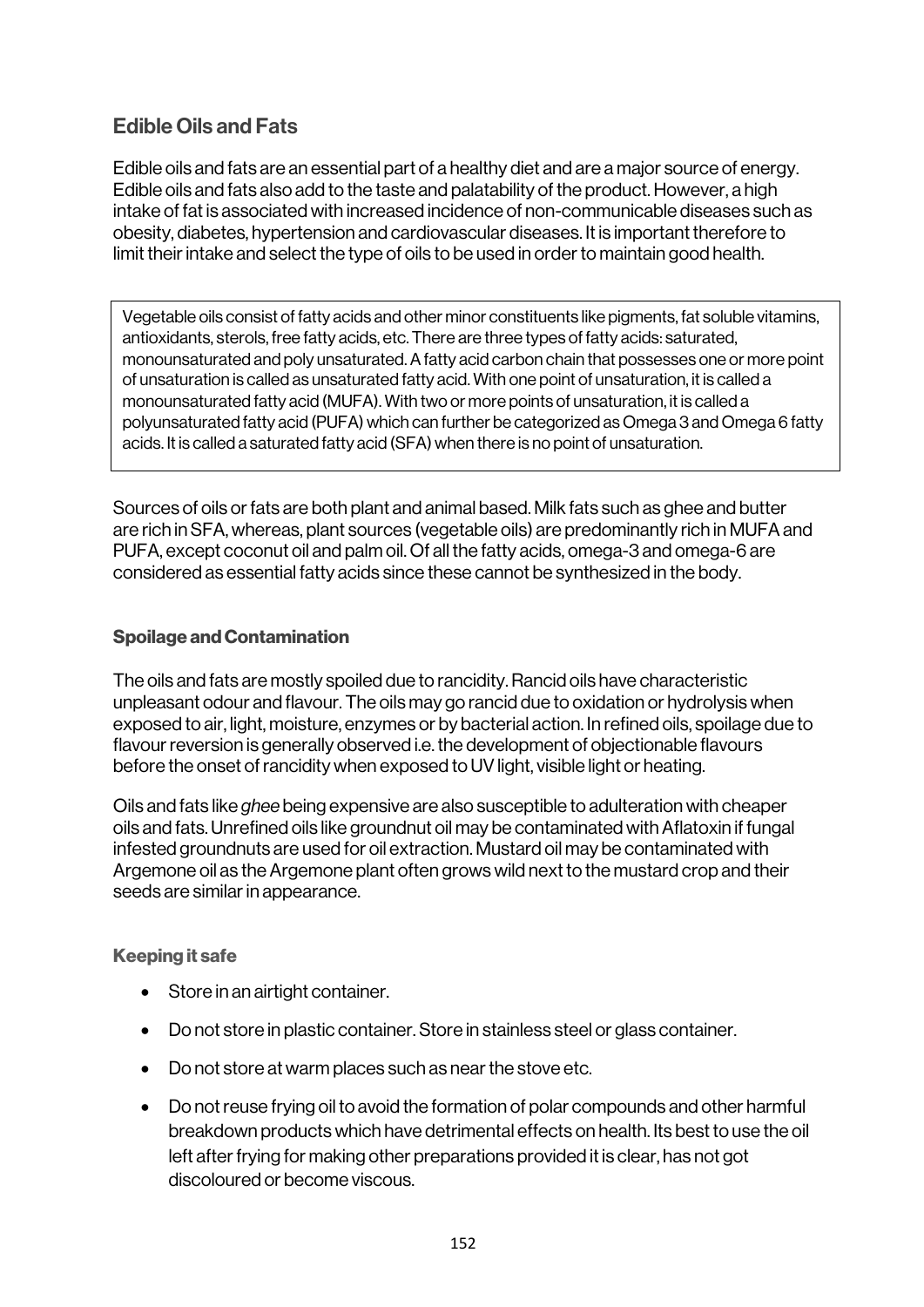### **Selection**

It is best to buy cooking oils and fats from reliable sources. Buy only packaged oils and check all the essential details on the label viz. FSSAI license number, best before/expiry date, type of oil, etc. The packaging should be opaque to prevent light from causing oxidative damage to the oil. Consume a variety of oils, rotating them every month or using different kinds of oils and fats for preparing different dishes. This is because no one oil is perfect. Having a variety will give you all the nutritional benefits. Avoid using fats which are rich in trans fats like *vanaspati*, margarine, partially hydrogenated fats or products made from these.

#### Safe Use of Cooking Oil

Repeated use of cooking oil for frying should be avoided as it leads to the production of polar compounds which are harmful for health. Fresh oil should never be mixed with old used oil and stored as it can also get spoilt. Used cooking oil should be filtered before storage and used within a day or two. It can be used for preparing some other dish also. You should discard the oil if it darkens, starts foaming or becomes viscous.

https://fssai.gov.in/upload/upload/upload/upload/upload/upload/upload/upload/upload/upload/upload/upload/uploa<br>...

# Meat, Poultry, Fish and Eggs

Meat and other flesh foods are considered a good source of protein and certain vitamins. Fish is a good source of essential fatty acids. However, these foods are highly perishable. Flesh foods are also a potential source of microbial pathogens, hence, require special attention while handling.

### Spoilage and Contamination

Flesh foods and eggs may be contaminated with veterinary drug residues like hormones, antibiotics, etc which were administered to the animal or bird. Contaminated feed can also transfer chemical contaminants like pesticide residues to the meat and eggs. Meat is one of the highly perishable commodities owing to its composition and high moisture content. Spoilage of meat and meat products occur due to the contaminating microorganisms (bacteria or fungi) and enzymatic activity. Meat spoilage may show the following signs:

- Surface slime: Growth of bacteria on the surface of the meat leads to formation of slime.
- Changes in colour of meat pigments: The red colour of meat, called its "bloom," may be changed to shades of green, brown, or grey.
- Black spots or red spots or green patches on the surface: Due to fungal growth.
- Rancidity: The oxidation of unsaturated fats leads to rancidity (off-odours and offflavours)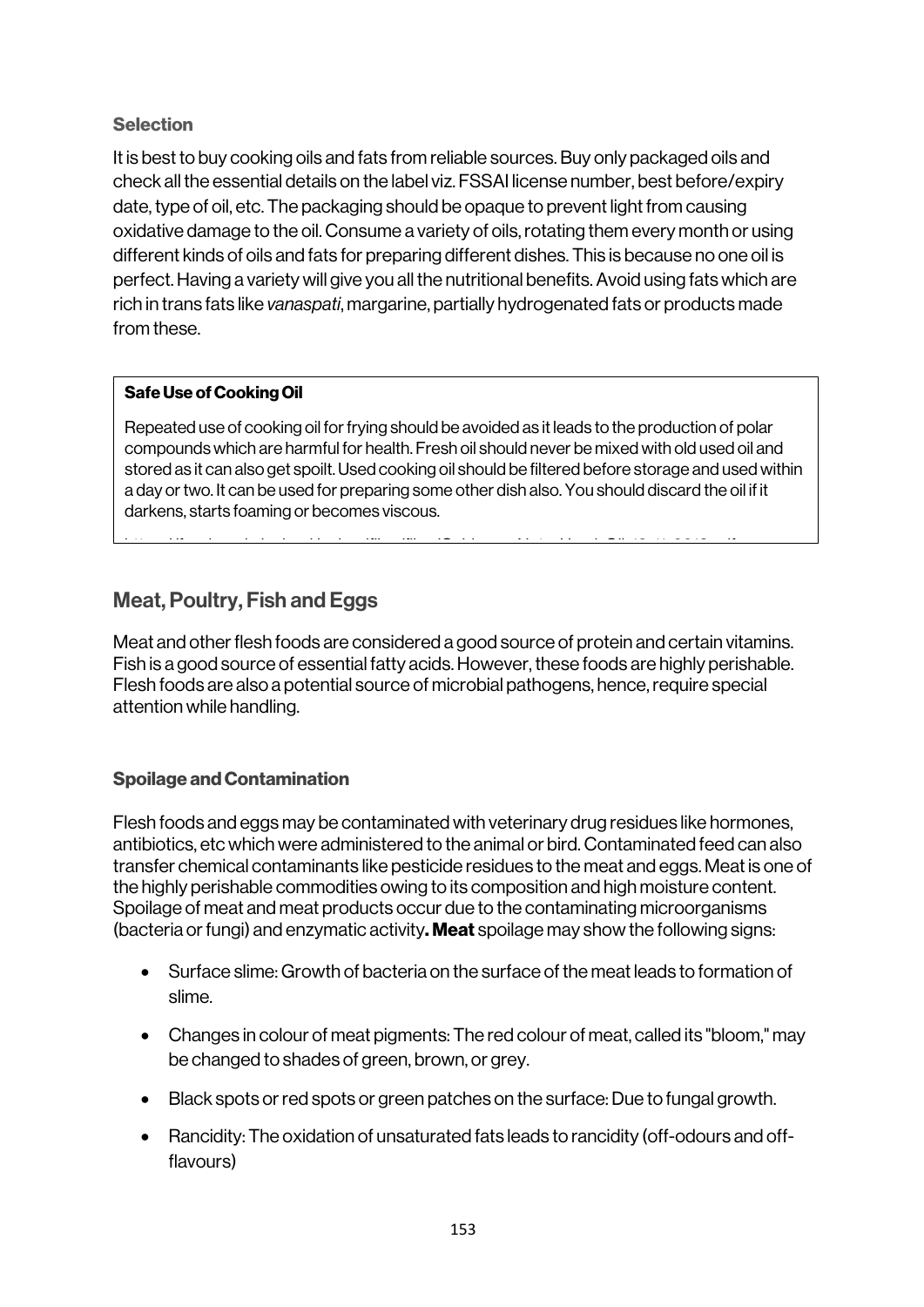- Souring: It results due to lactic acid activity and enzymatic action.
- Phosphorescence (photoluminescence): This defect is caused by phosphorescent or luminous bacteria, e.g., *Photobacterium* spp., growing on the surface of the meat. Such meat will show luminous (shining) areas on its surface.

**Fish** is also highly perishable and source of microbial pathogens. It may also contain naturally occurring toxicants. Many people may be allergic to fish and other seafood. Fish are also likely to contaminated with heavy metals like mercury.

The spoilage of fish begins as soon as fish dies, which results in the undesirable change in the colour, texture, flavour, odour, and appearance. Spoilage of fish is also referred to as "putrefaction". In raw fish, spoilage takes place mainly due to three reasons mentioned below:

- Enzymatic (autolytic) action: This results in flavor changes in fish, belly bursting and color changes in the fish (Black /blue discoloration, yellowing of fish flesh, brown discoloration),
- Microbial action: Bacteria are present on the skin, gills and intestine of fish. In dead fish bacteria begin to invade the tissues causing spoilage and production of undesirable compound. This may result in the foul smell due to the formation of ammonia, trimethylamine and indole production. Microbial spoilage of fish also produces the toxin, histamine in certain fishes.
- Chemical action (oxidation of fats): Fat oxidation (breakdown of fat) gives rise to rancidity such as rancid flavour and odor as well as discoloration.

### Specific fish hazards

- Biotoxins: Biotoxins gets accumulated in fish/shellfish which include brevetoxins, okadaic acid, saxitoxins, ciguatoxin and domoic acid.
- Allergens: Hypersensitivity to an allergen present in fish can happen, which may result in an overreaction of the immune system and lead to severe physical symptoms.
- Mercury and other toxic metals: Fish products have been shown to contain varying amounts of toxic metals. Organometallic forms such as dimethyl mercury and tetraethyl lead can be extremely toxic.

Persistent organic pollutants: If fish and shellfish inhabit polluted waters, they can accumulate toxic chemicals, particularly fat-soluble pollutants containing chlorine or bromine, dioxins.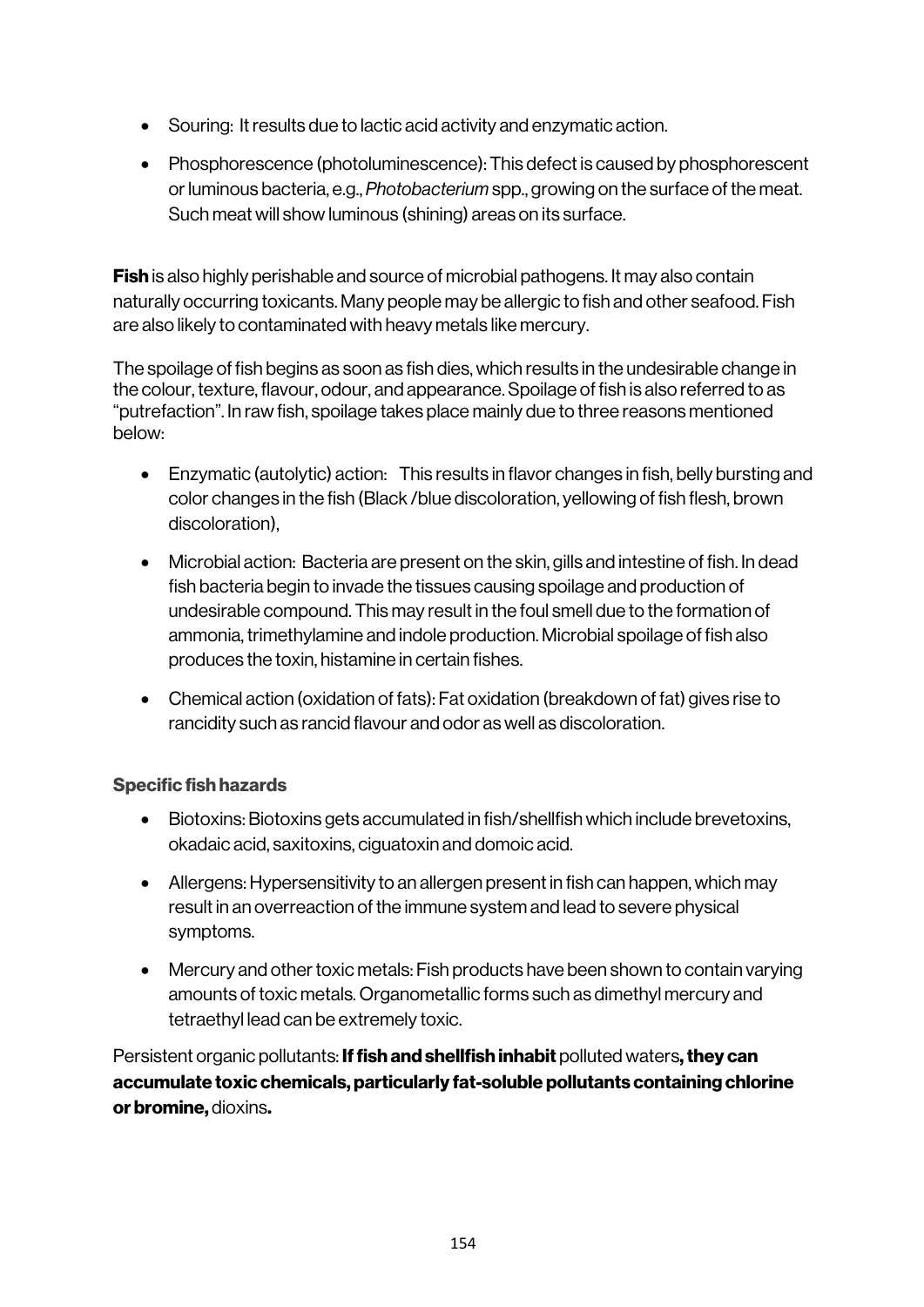Parasites: Parasites in fish are a natural occurrence and common. Though not a health concern in thoroughly cooked fish, parasites are a concern when consumers eat raw or lightly preserved fish.

Formalin: Formaldehyde is naturally present in fishes. Formalin (formaldehyde in water) is also a common adulterant used in fish by the traders and suppliers to extend the storage life of fresh or chilled fish and artificially improve the sensory attributes. Ingesting large amounts of formaldehyde can cause health problems like abdominal pain, vomiting, coma, and renal injury.

Freshly laid **eggs** are sterile. Shells soon become contaminated by faecal matter of hen, cage or nest, water used for cleaning and washing of eggs, handling and packaging materials. In general, more spoilage is caused by bacteria than molds. Three main types of spoilage are green rot, colourless rot and black rot. The other two types of spoilage are pink rot and red rot.

#### Types of Bacterial Spoilage in Eggs

- Green rot is caused by *Pseudomonas fluorescens*
- Colourless rot is caused by *Pseudomonas, Acinetobacter and Alcaligens.*
- Black rot is most commonly caused by *Proteus sp. Pseudomonas* and *Aeromonas* can also cause black rot.
- Pink rot is caused less often by strains of *Pseudomonas.*
- Red rot caused by *Serratia* occurs quite rarely

Molds that cause spoilage of eggs include species of *Penicillium, Cladosporium, Sporotrichum, Mucor, Alternaria* and *Botrytis.*

Development of off-flavours or mustiness may be caused in eggs by bacteria. The growth of *Streptomyces* near the egg may produce earthy or musty flavours that are absorbed by the egg. A hay odour is caused by *Enterobacter cloacae*. Fishy flavours are produced by certain strains of *E. coli.* 

#### Keeping it safe

Following steps should be adopted while handling flesh foods and their products to keep them safe:

- Wash hands and surfaces often.
- Fish should be thoroughly washed with running tap water to remove the formaldehyde present in the fish, especially marine fish.
- Don't cross-contaminate. Keep raw and cooked meat separately. Store meat in sealed, moisture proof carry bags to avoid any contamination or dripping into other foods. Wrap the cooked meat tightly while storing.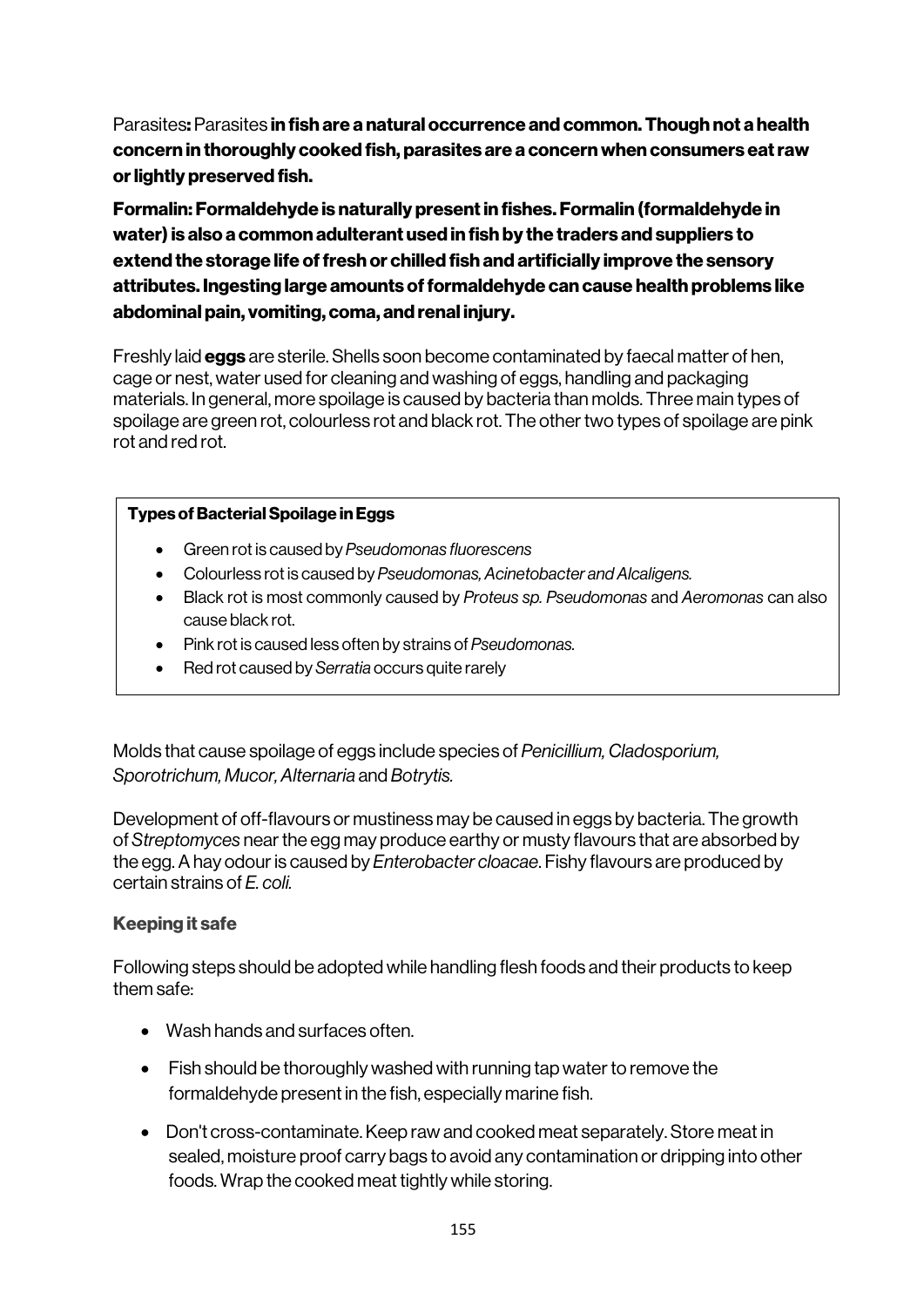- Cook to the right temperature. In general, all flesh foods should be cooked to achieve minimum core temperature of 75 °C or higher.
- Store at right temperature. Meat must be stored in a chiller (4 °C) for short term storage (up to 4 days) or in the freezer (-18 °C or lower) if it needs to be stored longer. To avoid any health risk, the chilled meat shall be consumed within 2 to 4 days and the frozen meat shall be consumed within 10 -12 months.
- Fish may be chilled in refrigerator (4  $\rm ^{OC}$ ) or may be covered with layers of ice for short term storage or in the freezer (-18 °C or lower) if it needs to be stored longer.
- Wet or dry salting can be done to increase its shelf life.
- The fish or fish product can be dehydrated to improve its storage life.
- Frozen products should be thawed slowly, in the refrigerator.
- Always wash hands thoroughly with soap and water after handling flesh foods and even eggs.
- Take out only as many eggs as needed for immediate use. Do not stack egg (trays) near the grill or stove.
- Use only clean, uncracked eggs.
- Avoid washing eggs. However, in case of dirty/soiled eggs, it is advised to clean it using a piece of sandpaper.
- Never mix the shell with internal contents of the egg.
- Do not reuse a container (blender, bowl and mixer) after using raw egg in it. Clean and sanitize the container thoroughly before using again.
- Never leave egg dishes at room temperature for more than one hour (including preparation and service time).
- Refrigeration keeps eggs fresh for longer duration as compared to room temperature, and also minimises the risk of any bacterial growth.
- Store eggs away from foods with strong odours (such as fish, cabbage or onions).
- Rotate egg use Follow the First in/First out (FIFO) principle.
- Good veterinary practices will prevent contamination of flesh foods and eggs with drug residues.
- Control of quality of feed given to animals will help in ensuring that other contaminants like residues of pesticides are not transferred to the flesh foods and eggs.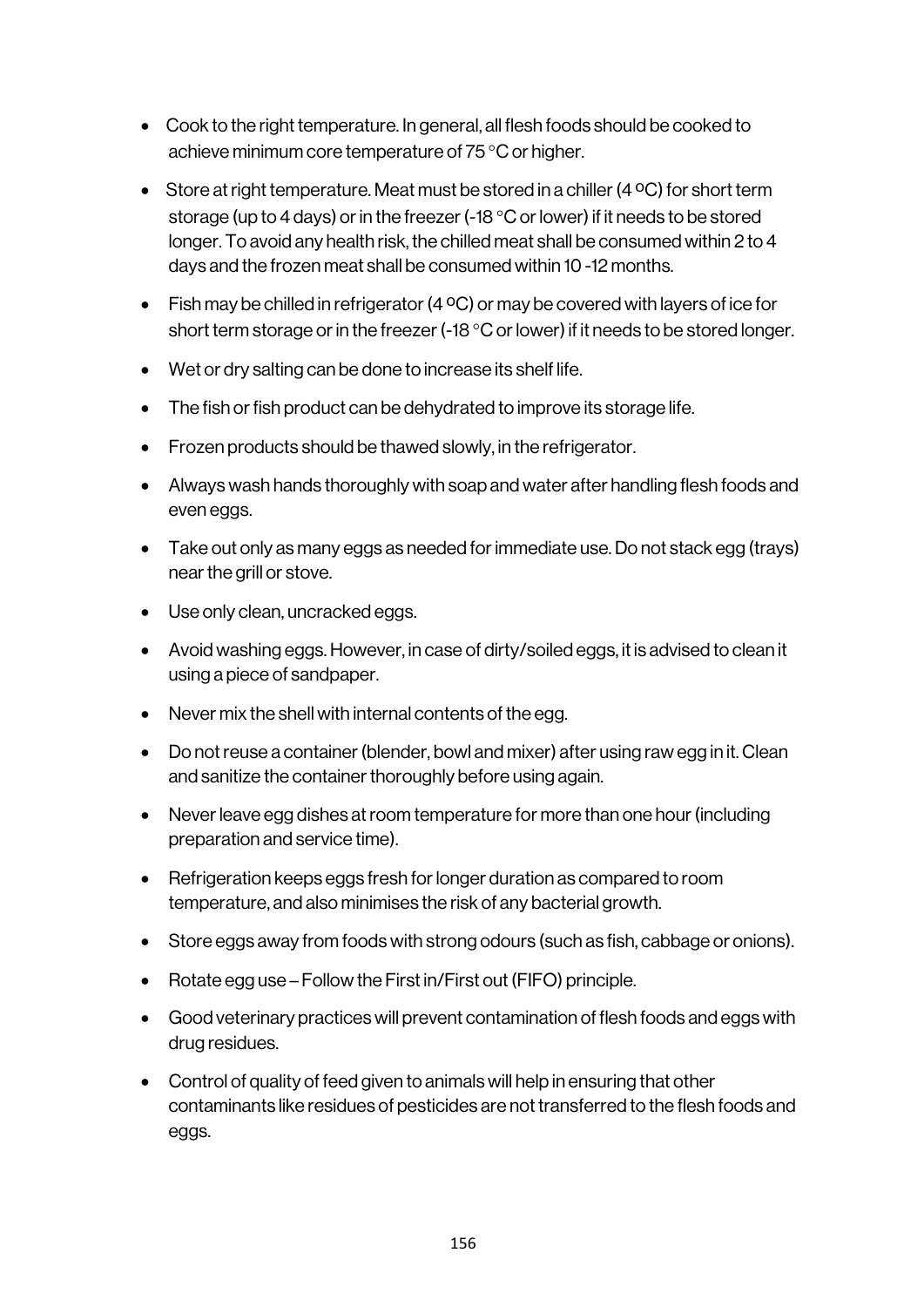### **Selection**

The following points should be taken into consideration while selecting any meat or poultry products for consumption:

- Meat should have a uniform colour throughout the cut and should have no slime formation on the surface.Avoid meat that has discolouration
- Meat should have a normal smell. Any rancid or strange smelling meat should be avoided
- Always make sure the meat is firm to the touch. It can be tested by poking it. Meat that doesn't come back to the original shape or is too tight to poke should be avoided.
- Do not procure meat from places having unhygienic conditions
- Avoid buying meat from retail shops who hang the carcasses in open. Prefer to buy packaged and chilled/ frozen meat
- Never buy meat that is wrapped in newspaper or coloured plastic bags
- For packaged meat or poultry products, always closely examine the labelling with respect to its ingredients, use by date or expiry date
- Do not select meat or poultry in packaging that is torn or leaking

Following parameters of **fish** should be examined while selecting it for human consumption:

- Clear eyes: The eyes of the fish should be crystal-clear, plump, wet, and shiny, with no sunken features. Once the fish begins to deteriorate, the eyes dry out, become cloudy, and sink in or shrivel away.
- Healthy tail and fins: The tail and dorsal fins of the fish should be healthy-looking, wet, and intact. A fish that has been mishandled will have torn or ragged fins, while an older fish's fins will be dry and brittle.
- Firmness: It can be done by poking the fish. Fish that has lost its firm shape is no longer fresh.
- Colour of gills: The brighter the colour, the fresher the fish. When first caught, a fish's gills appear bright red, and slowly darken over time becoming dark brown or even black in colour. The gills will become slimy and sticky if spoiled.
- Touch the scales: The scales should be shiny and firm. Less-fresh/spoiled fish will often shed scales when touched, and they may appear dry and flaky.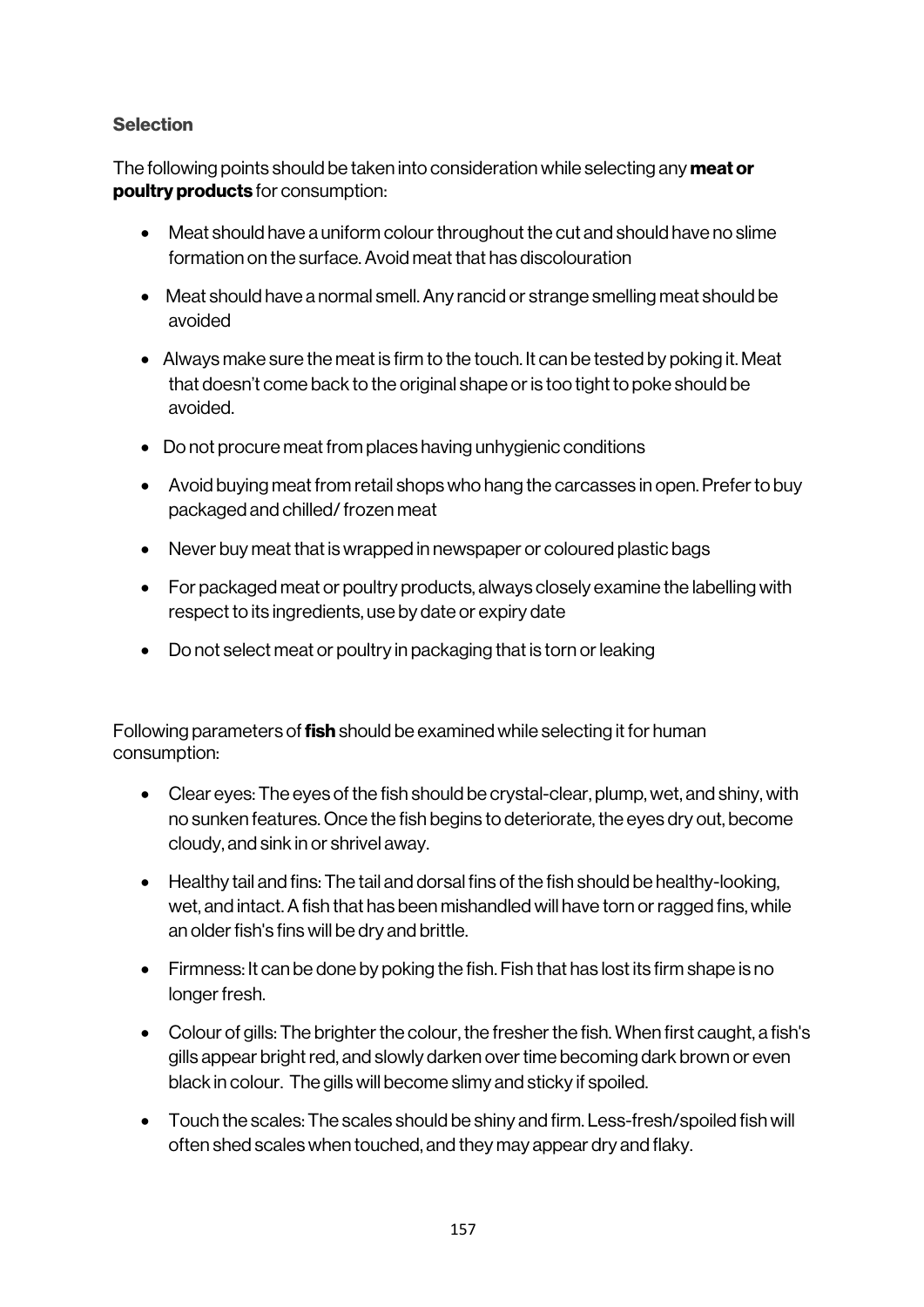- Look for cracks and breaks in fillets: Look for cracks in the fillet that run between the muscles and collagen sheath (the white lines running through the fish). Breaks in the muscle itself tend to indicate mishandling. Natural separation of the muscles along the collagen sheaths indicates that the fish is not very fresh.
- Fish flesh: For white fish, such as cod or halibut, the meat should look fairly translucent. If it is very opaque and extremely white, it's a sign that the flesh is not fresh. For darker meat, like tuna or salmon, the flesh should be bright and very saturated in color. For all fish, make sure the flesh is wet and glossy. Fish that is sticky, dry, or chalky has likely been handled improperly (held at warm temperatures), frozen and thawed several times, or is old.
- Packaged fish or fish products: Always closely examine the labelling with respect to its ingredients, use by date or expiry date (whichever is mentioned) and the quality of packaging material.

The following points should be considered while selecting the **eggs**:

- Visual inspection (exterior): While the egg is in shell, check that the shell is not cracked, slimy or powdery. Sliminess or cracks can indicate the presence of bacteria, while a powdery appearance on the shell may indicate mold.
- Visual inspection (interior): Fresh eggs will have milky or clear whites and a bright yellow or orange yolk. If the egg is rotten, the whites will be thin and watery or may look pink and the yolk will flatten out.
- Smell: Uncooked fresh eggs should have a neutral odour and should not smell sulphuric or sour. If the egg smells bad before or after you crack it, it is rotten.
- Read the use-by date on the carton. Eggs can usually last up to 3 weeks if stored in the refrigerator. The use by date on the carton is usually a good indication of whether the eggs are still fresh.
- Perform float test: If the egg sinks to the bottom, it is still fresh. If the egg sinks but stands upright on the bottom of the container, the egg is slightly old. If the egg floats in water, it should be avoided as such eggs might be stale or rotten.

#### Myth Buster: Plastic Eggs

Plastic eggs or artificial eggs are a myth mainly because there is no technology available to manufacture an egg which perfectly resembles the natural egg. Eggs stored at high storage temperatures tend to spoil faster with the whites becoming watery and the membrane around the yolk rupturing resulting in mixing of the egg yolk and white. Depending on the variety of hen and also freshness of the egg, the egg membrane may sometimes be thick also. It is best to store eggs in a refrigerator and consume within a few days.

https://fssai.gov.in/upload/uploadfiles/files/Guidance\_Note\_Plastic\_Eggs\_08\_08\_2018.pdf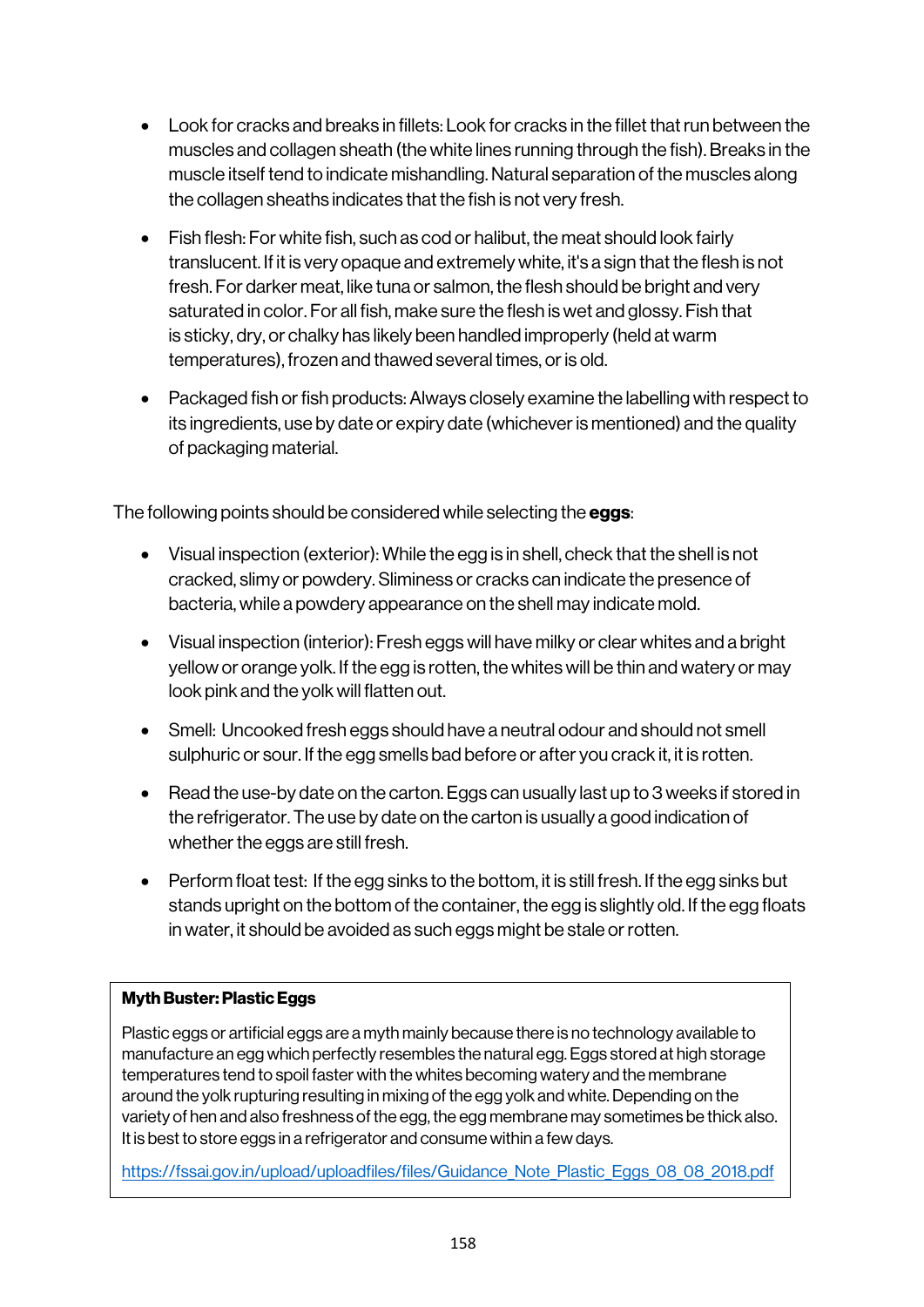# Other Products

### Organic Foods

Section 22 of the Food safety and Standards Act 2006 provides for establishment of regulations for organic foods. Organic agriculture is a production system that sustains the health of soils, ecosystems and people. Itrelies on ecological processes, biodiversity and cycles adapted to local conditions, rather than the use of inputs with adverse effects. It combines tradition, innovation and science to benefit the shared environment and promote fair relationships and a good quality of life for all involved (IFOAM).

Consumers are interested in buying foods which are free from pesticides and other contaminants. The country's organic food market is transforming into the world's fastest growing segment. Consumer's decision to buy organic foods is typically affected by the variables such as price, health consciousness, certification and labeling, availability, and environmental concerns.

Organic foods are produced from various crops in accordance with the organic production standards where the commodities are grown under a system of agriculture without the use of chemical fertilizers and pesticides with an environmentally and socially responsible approach and processed as per the prescribed standards.

#### Selection of organic products and regulatory mechanism

To ensure consumer's trust, there is need of establishing genuineness and authenticity of foods claimed as 'Organic'. To ensure this, a regulatory mechanism backed by a robust certification system is required.

Section 22 of the Food Safety and Standards Act, 2006 (FSS Act, 2006) gives mandate to Food Safety and Standards Authority of India to regulate manufacture, distribute, sell or import organic foods. Food Safety and Standards (Organic Foods) Regulations, 2017 have been notified.

The organic foods should comply with provisions of any one of the following certification system:

- National Programme for Organic Production (NPOP) notified by Directorate General of Foreign Trade (DGFT) under the Foreign Trade (Development & Regulations) Act, 1992. It is a quality assurance initiative by the Government of India under the Ministry of Commerce and Industry. The NPOP not only provides the institutional framework for accreditation of certification agencies and operationalization of certification programme through its accredited certification agencies but also ensures that the system effectively works and is monitored on regular basis.
- Participatory Guarantee System for India (PGS-India) implemented by Department of Agriculture, Cooperation and Farmer's Welfare through National Centre of Organic Farming (NCOF)- PGS-India certify producers based on active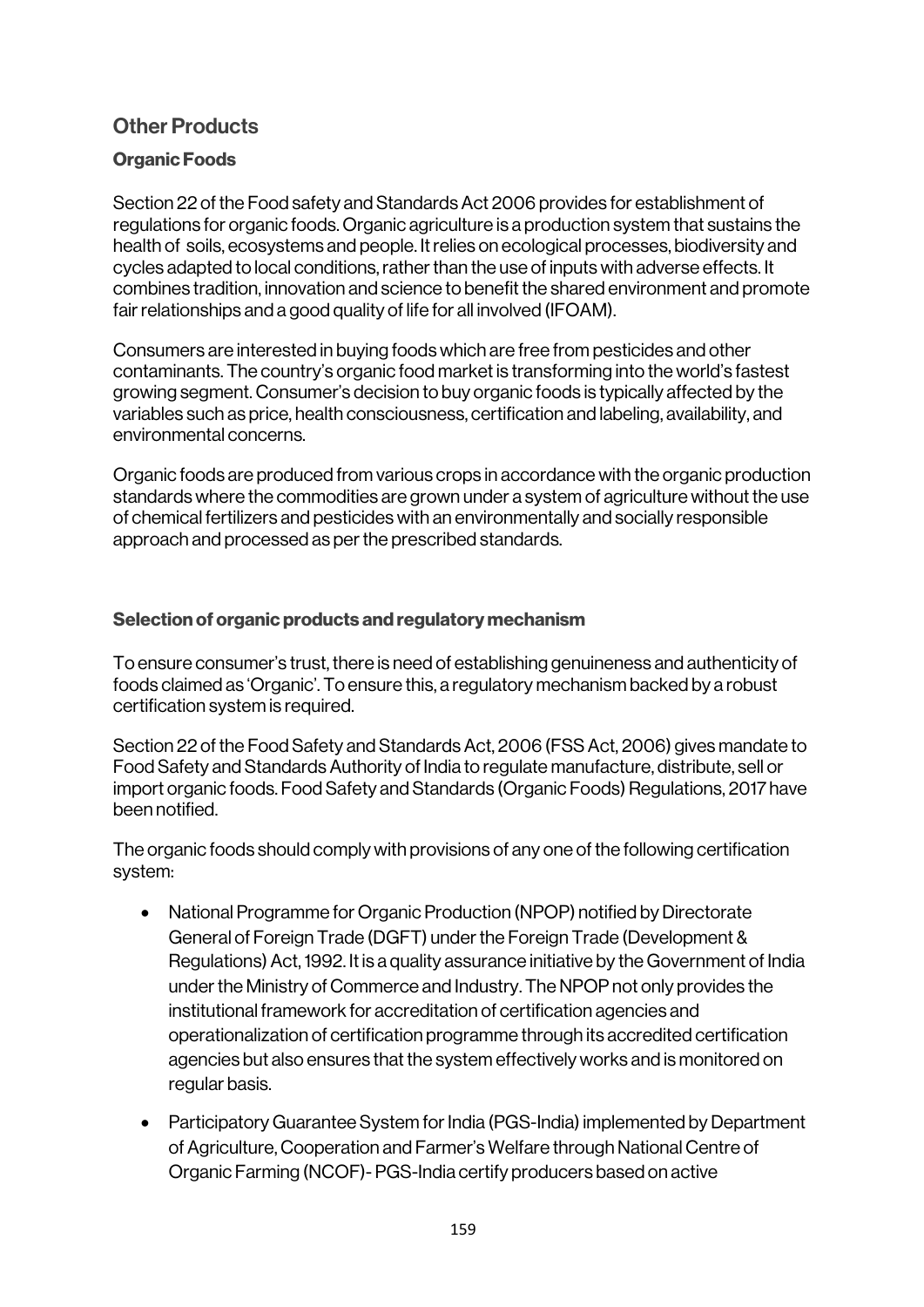participation of stakeholders and are built on a foundation of trust, social networks and knowledge exchange. People in similar situations (small holder producers) assess, inspect and verify the production practices of each other and take decision on organic certification. National Advisory Committee is the apex policy making body for PGS India Programme and National Centre of Organic Farming is the Secretariat of the PGS programme.

Organic food needs to comply with the requirements of Food Safety and Standards (Labelling) regulations in addition to that of NPOP or PGS-India. Additionally, organic food products shall carry Food Safety and Standard Authority of India's organic logo and may carry certification or quality assurance mark of NPOP/PGS-India.

Traceability should be established through one of the above mentioned systems. Both NPOP and PGS-India have well established traceability system for products.

Sales by small original producer or producer organisation directly to the end consumer are exempted from provisions of any of the above mentioned two systems.

All organic food need to comply with the requirements of product standards as provided in the Food Safety and Standards (Food Products Standards and Food Additives) Regulations, 2011 Regulations and contaminants, toxins as provided in the Food Safety and Standards (Contaminants, Toxins and Residues) Regulations, 2011 except for residues of insecticides for which the maximum limits shall be 5% of the maximum limits prescribed or Level of Quantification (LoQ) whichever is higher.

Organic food imports under bilateral or multilateral agreements on the basis of equivalence of standards between NPOP and the organic standards of the respective exporting countries shall not be required to be re-certified on import to India. India had equivalence agreements with EU, Switzerland and with USA for conformity assessment (as per information available till December 2019).



Consumers are reluctant to buy organic food from the market because they are not sure about its genuineness. FSSAI's 'Jaivik Bharat Logo' enables consumers to distinguish organic foods as authentic organic foods available on the shelves. Additionally, FSSAI has also developed "Indian Organic Integrity Database Portal" which is a repository of Organic Food Business Operators certified under NPOP and PGS-India. This would help consumers verify the authenticity of organic foods. Through this portal, consumers can access all information with respect to the producer, the certification system and the availability of certified organic products in specific markets.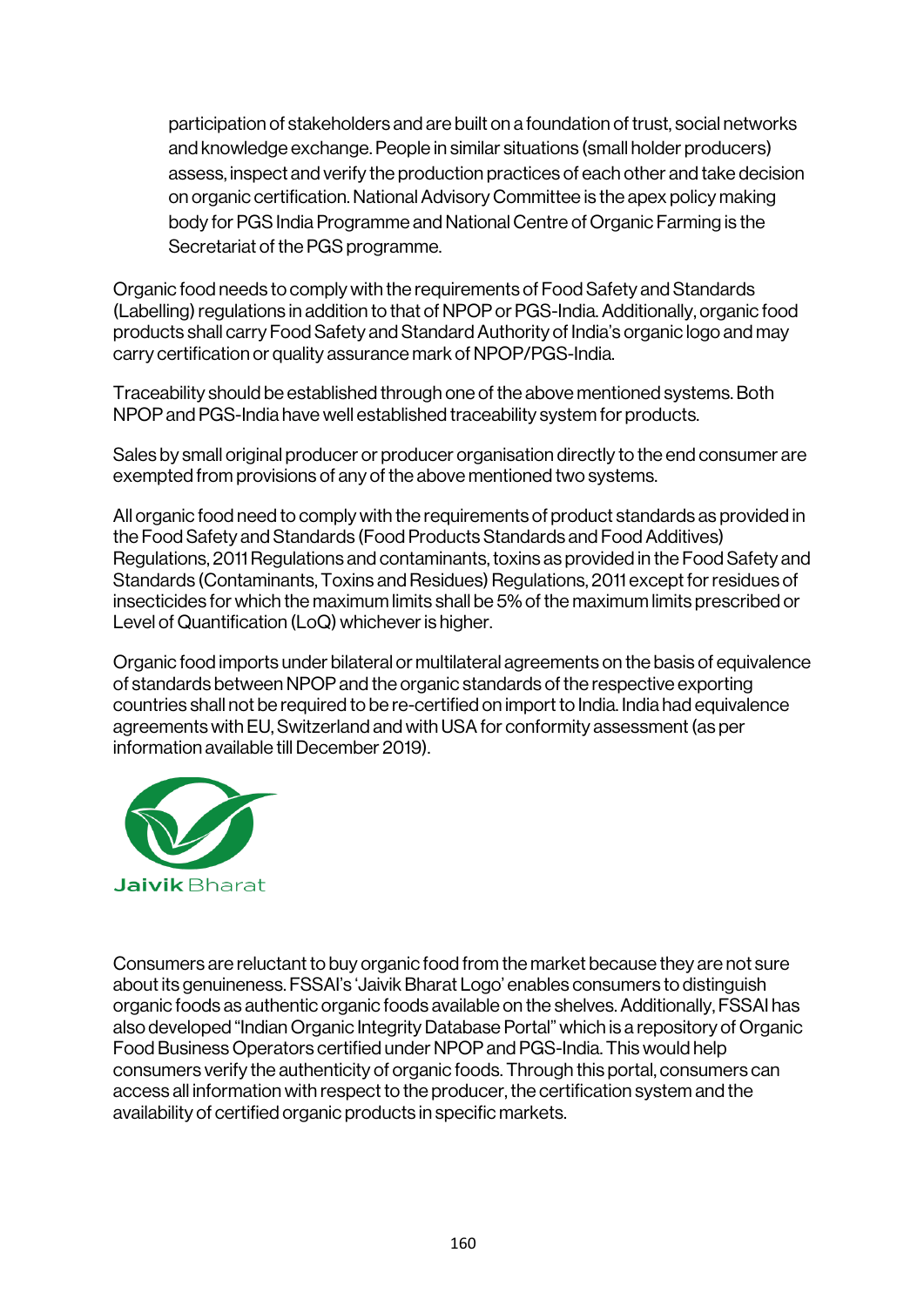#### Irradiated Foods

Section 22 of the Food safety and Standards Act 2006 provides for establishment of regulations for irradiated foods. Radiation processing of food or food irradiation is a physical process in which food commodities, bulk or pre-packaged are exposed to controlled doses of energy of ionizing radiation such as gamma rays or X-rays to achieve different technological objectives. These technological objectives include extension of shelf life, destruction of storage and quarantine insect pests, and killing of parasites, pathogens and spoilage microorganism. Radiation processing can thus be used for enhancing food safety, food security and international trade.

#### Salient features of the technology

Radiation processing of food involves the controlled application of energy from ionizing radiations such as gamma rays, electrons and X-rays for food preservation.

- Ionizing radiations are short wavelength radiations of the electromagnetic spectrum. X-rays and gamma rays are examples of ionizing radiations.
- Radiation processing of food is carried out inside a radiation shielded chamber. Food either pre-packed or in bulk placed in suitable containers is sent into it with the help of an automatic conveyor.
- The absorbed dose is determined by the residence time of the carrier or tote box in irradiation position. Absorbed dose is checked by placing dosimeters at various positions in a tote box or carrier.
- Advantage of radiation processing of food is that it does not leave any harmful toxic residues in food and is more effective.
- The irradiation process does not make the food radioactive, the food itself never comes in contact with the radioactive material.
- Extensive scientific studies have shown that irradiation has a very little effect on the main nutrients in food. Very little change in vitamin content is observed in food exposed to low doses.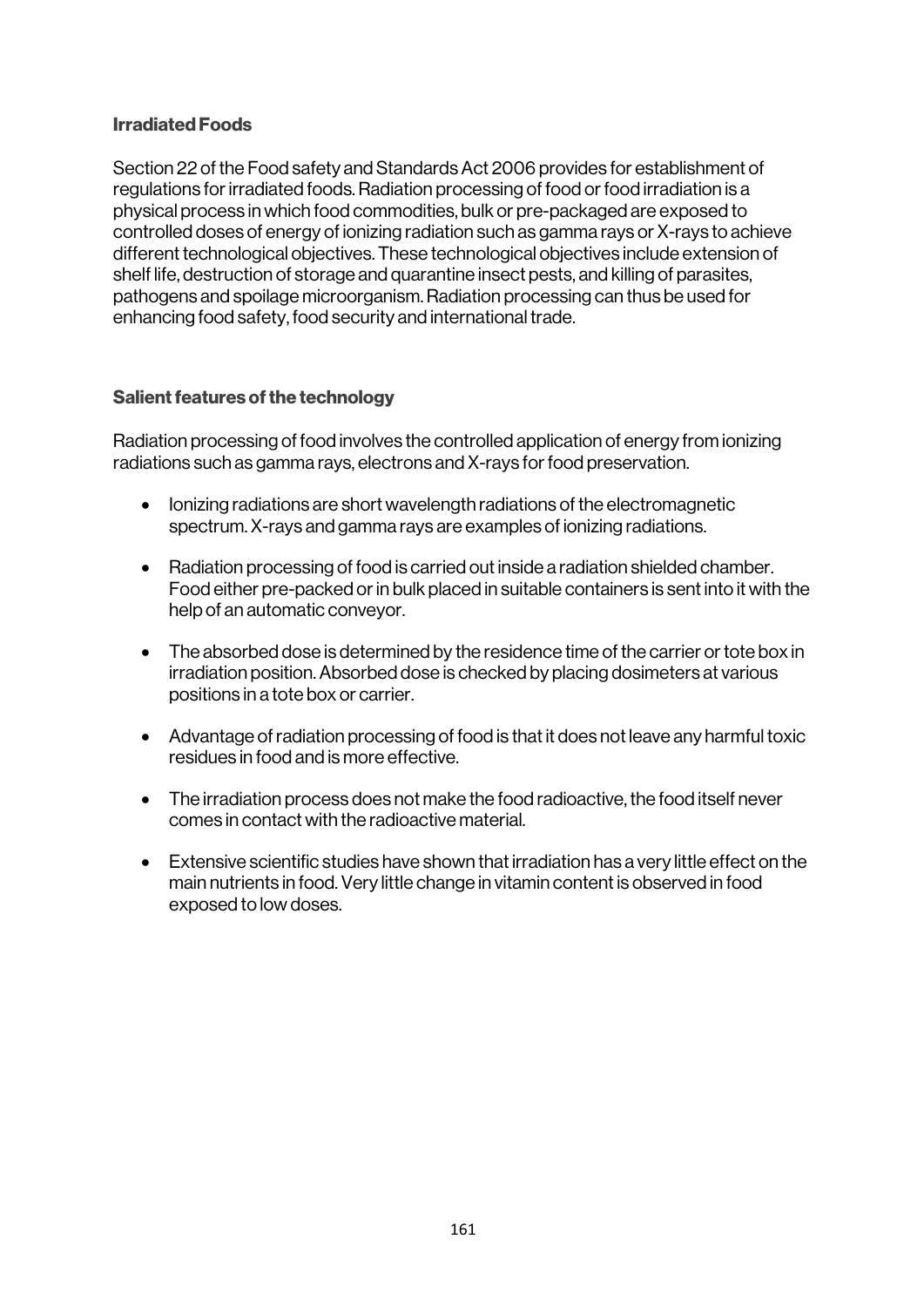#### Safety and wholesomeness of irradiated foods

Foods processed by radiation have been subjected to a thorough assessment of safety in national and international laboratories. These studies show that food irradiation presented no toxicological, nutritional or microbiological problems. The food products that can be irradiated are:

- Fresh fruits and vegetables including bulbs, stem and root tubers and rhizomes
- Cereals and their milled products, pulses and their milled products, nuts, oil seeds, dried fruits and their products
- Fish, aquaculture, seafood and their products (fresh or frozen) and crustaceans
- Meat and meat products including poultry (fresh and frozen) and eggs
- Dry vegetables, seasonings, spices, condiments, dry herbs and their products, tea, coffee, cocoa and plant products
- Dried foods of animal origin and their products
- Ethnic foods, military rations, space foods, ready to eat, ready to cook/minimally processed foods
- Food additives
- Health foods, dietary supplements and nutraceuticals

#### How safe are Irradiated Foods?

Food irradiation is a physical process in which food is exposed to controlled doses of ionizing radiation (gamma rays or X rays) to extend the shelf life of food. The radiation destroys pests and microbes without harming the food constituents. No harmful effects on human health have been reported.

https://fssai.gov.in/upload/uploadfiles/files/Guidance\_Note\_Irradiated\_Food\_Safe\_24\_12\_201

#### Regulatory framework

Regulations on radiation processing have been notified under the Food Safety and Standards (Food Products Standards and Food Additives) Regulations, 2011, as per these Regulations, all packages of radiation processed food shall bear the Radura logo in green colour and following declaration, namely: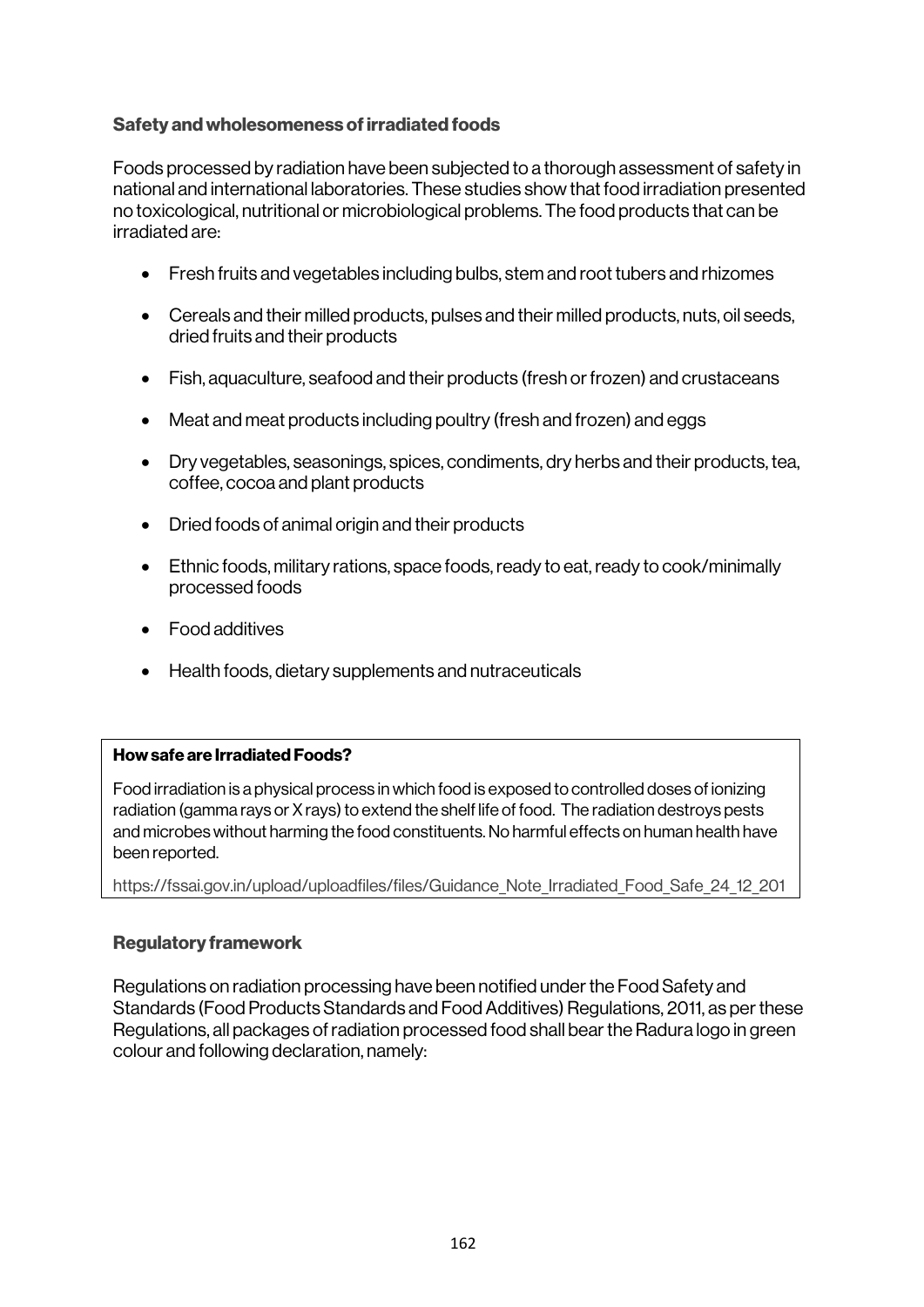| PROCESSED BY RADIATION                                    |
|-----------------------------------------------------------|
|                                                           |
| Name of the Product:                                      |
| Purpose of Radiation Processing:                          |
| Operating License No.:                                    |
| Batch Identification No. (BIN) (as provided by facility): |
| Date of Processing:                                       |
|                                                           |

### *Table 10. 1: Some hazards associated with different food categories*

| Food                     | <b>Physical</b><br>hazard                                                                                                                           | <b>Chemical hazards</b>                                                                                                                                                                                                                                               | <b>Biological/Microbiologi</b><br>cal hazards                                                                                                                                                                                                                  |
|--------------------------|-----------------------------------------------------------------------------------------------------------------------------------------------------|-----------------------------------------------------------------------------------------------------------------------------------------------------------------------------------------------------------------------------------------------------------------------|----------------------------------------------------------------------------------------------------------------------------------------------------------------------------------------------------------------------------------------------------------------|
| Dairy products           | Glass, chipped<br>pieces from<br>equipment, metal<br>shavings from<br>cans and foils,<br>plastic pieces, lint<br>and threads, hair,<br>finger nails | Detergents, sanitizers and<br>disinfectants, urea,<br>hydrogen peroxide, other<br>preservatives,<br>neutralizers, pesticides,<br>antibiotic and veterinary<br>drug residue, hormones,<br>metal contaminants,<br>residues from packaging<br>materials                  | Mycotoxins (Aflatoxin),<br>Salmonella, Escherichia<br>coli, Listeria<br>monocytogenes,<br>Staphylococcus aureus,<br>Yersinia enterocolitica,<br>Bacillus cereus,<br>Clostridium botulinum,<br>Mycobacterium bovis,<br>Brucella abortus, Brucella<br>melitensis |
| Cereals and<br>pulses    | glass, nail<br>chipping, hair,<br>stones, grit, dirt,<br>pest droppings,<br>metal pieces<br>plant parts,<br>debris, weeds,<br>seeds                 | Pesticide residues, metal<br>contaminants, naturally<br>occurring toxic<br>substances (Lathyrus or<br>Khesari dal with<br>neurotoxin BOAA - beta-<br>oxalyl aminoalanine;<br>Trypsin inhibitors,<br>Haemagglutinins,<br>Cyanogenic glycosides),<br>metal contaminants | Mycotoxins (Aflatoxin)<br><b>Bacillus cereus</b>                                                                                                                                                                                                               |
| Fruits &<br>Vegetables   | Dirt, weeds                                                                                                                                         | Pesticide residues, heavy<br>metals, naturally occurring<br>toxic substances<br>(cucurbitacins, goitrogens,<br>solanine, etc.)                                                                                                                                        | Insect larvae, mycotoxins<br>Escherichia coli O157:H7,<br>Salmonella spp., Listeria<br>monocytogenes.                                                                                                                                                          |
| Spices and<br>condiments | Dirt, weeds,<br>foreign seeds,<br>straw                                                                                                             | Pesticide residues, heavy<br>metals, artificial colors                                                                                                                                                                                                                | Mycotoxins, Salmonella<br>spp.                                                                                                                                                                                                                                 |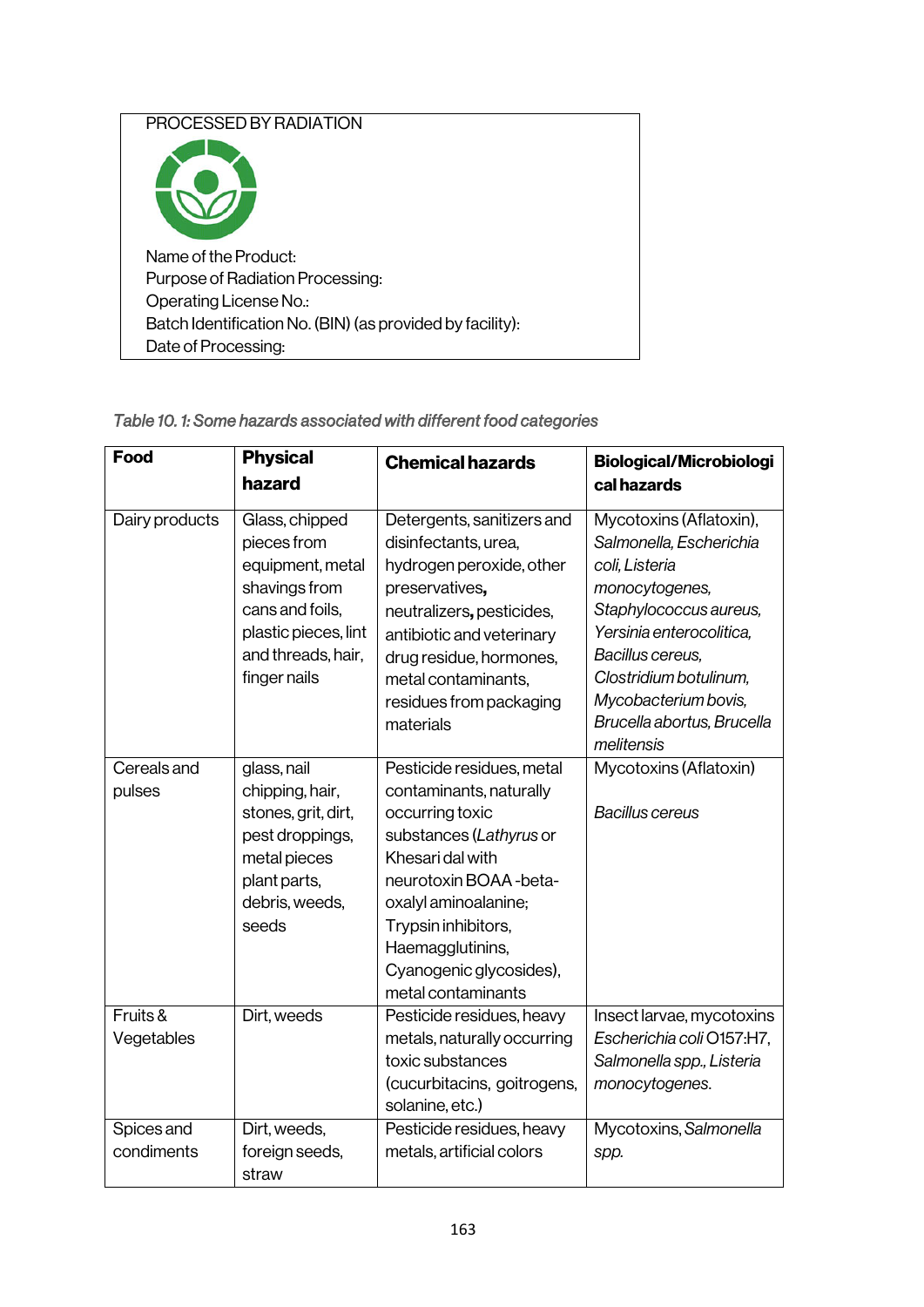| <b>Food</b>                 | <b>Physical</b><br>hazard                 | <b>Chemical hazards</b>                                                                                                                                                    | <b>Biological/Microbiologi</b><br>cal hazards                                                                                                                          |
|-----------------------------|-------------------------------------------|----------------------------------------------------------------------------------------------------------------------------------------------------------------------------|------------------------------------------------------------------------------------------------------------------------------------------------------------------------|
| Meat                        | Dirt, shards of<br>bone                   | Pesticide residues, heavy<br>metals, naturally occurring<br>toxic substances,<br>veterinary drug residues                                                                  | Salmonella,<br>Campylobacter, Listeria,<br>E. Coli, Pseudomonas<br>spp.                                                                                                |
| <b>Fish and</b><br>seafoods | Dirt,<br>microplastics,<br>pieces of bone | heavy metals, naturally<br>occurring toxic<br>substances (Biotoxins:<br>brevetoxins, okadaic acid,<br>saxitoxins, ciguatoxin,<br>domoic acid), veterinary<br>drug residues | Salmonella, Shigella, E.<br>coli, S. aureus, Clostridium<br>botulinum, Vibrio sp.,<br>Aeromonas sp.                                                                    |
| Eggs                        | Dirt, bird<br>droppings                   | Pesticide residues, heavy<br>metals, veterinary drug<br>residues                                                                                                           | Salmonella,<br>Pseudomonas,<br>Streptococcus,<br>Alcaligenes,<br>Staphylococcus, Bacillus,<br>Flavobacterium, Proteus,<br>Serratia, Arthobacter and<br>Micrococcus spp |
| Fats and oils               |                                           | Polar Compounds,<br>adulterants like mineral<br>oils, paraffin, argemone oil                                                                                               | Mycotoxins                                                                                                                                                             |

### **Summary**

- Foods have been categorized into 16 major categories. These categories have been further divided into subcategories comprising of similar products.
- Milk and milk products are regarded as high risk foods, highly perishable and susceptible to adulteration. In addition, they may be contaminated with pesticide residues, heavy metals and mycotoxins the source of which might be the contaminated feed given to milch animals. They may also have residues of veterinary drugs administered to the animals.
- FSSAI has established standards for the quality of milk and milk products. All food businesses need to comply with these standards in order to provide safe and quality products to the consumers.
- Cereals, pulses, millets and their products are prone to fungal and pest infestation. In addition, poor agricultural practices may lead to grains being contaminated with pesticides and heavy metals. A few people may be allergic to the wheat protein – gluten and to soyabean.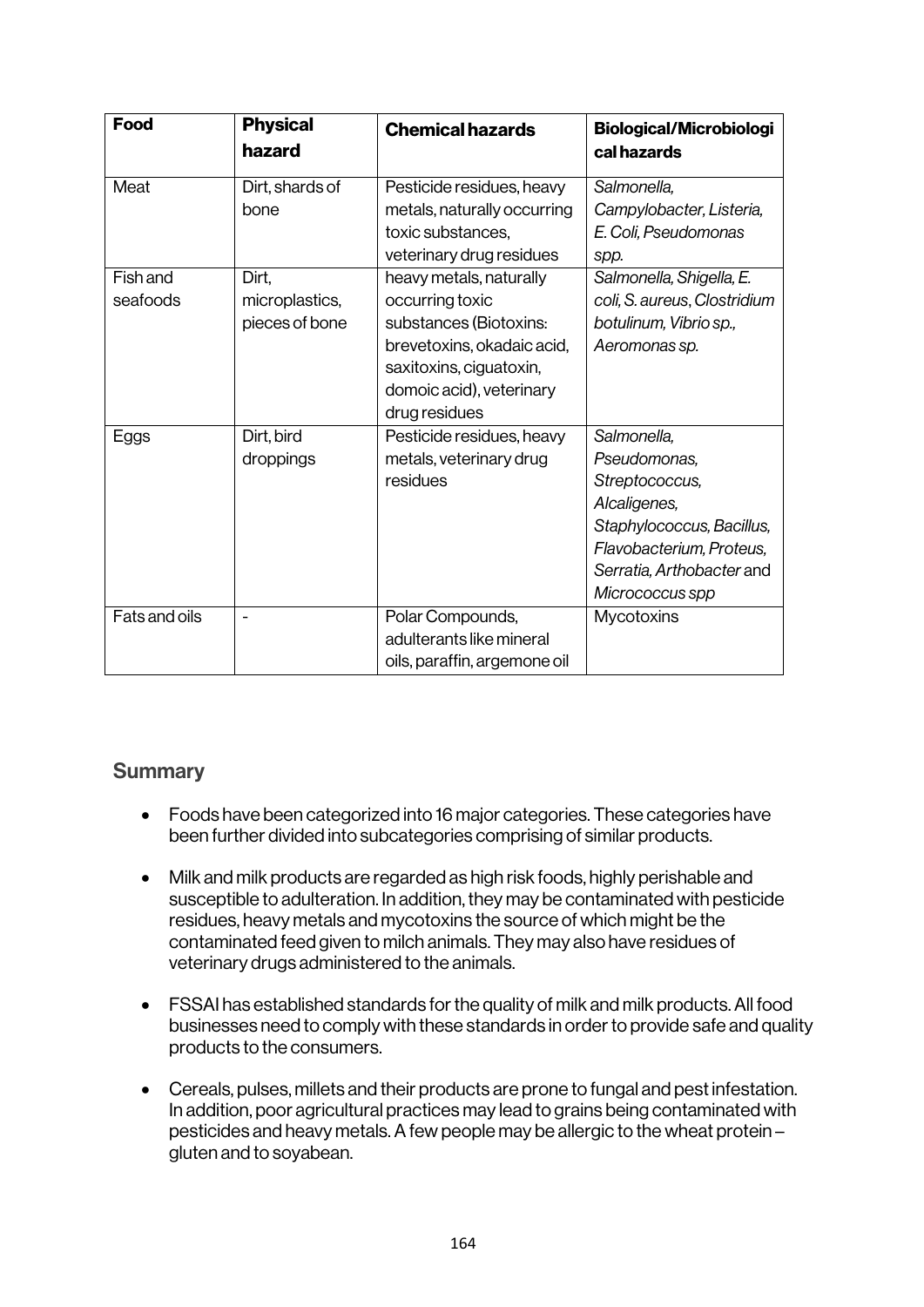- Fruits and vegetables are highly perishable foods and spoil on keeping due to natural enzyme action or microbial action. They may also be contaminated with mycotoxins, pesticides and heavy metals due to poor agricultural practices.
- Appropriate selection, processing and cooking methods can be used to decrease the exposure to contaminants.
- Spices and condiments are susceptible to insect infestation. Contaminants such as heavy metals, microbes, mycotoxins or pesticide residues are often detected in spices.High value spices are common target for economic adulteration.
- The oils and fats are mostly spoiled due to rancidity. The oils may go rancid due to oxidation or hydrolysis when exposed to air, light, moisture, enzymes or by bacterial action. Oils and fats like *ghee* being expensive are also susceptible to adulteration with cheaper oils and fats.
- Meat, poultry, fish and eggs have a high microbial load and be contaminated with disease causing germs. They need to be handled very carefully. These may also be contaminated with veterinary drug residues or pesticide residues.
- It is important to select these foods with great care.
- Organic foods are produced without the use of chemical fertilizers and pesticides with an environmentally and socially responsible approach. Section 22 of the Food safety and Standards Act 2006 provides for establishment of regulations for organic foods.
- The organic foods should comply with provisions of either National Programme for Organic Production (NPOP) or Participatory Guarantee System for India (PGS-India).
- FSSAI's 'Jaivik Bharat Logo' enables consumers to distinguish organic foods as authentic organic foods available on the shelves. Additionally, FSSAI has also developed "Indian Organic Integrity Database Portal" which is a repository of Organic Food Business Operators certified under NPOP and PGS-India.
- Radiation processing of food or food irradiation is a physical process in which food commodities, bulk or pre-packaged are exposed to controlled doses of energy of ionizing radiation such as gamma rays or X-rays to achieve different technological objectives.
- Regulations on radiation processing are notified under Food Safety and Standards (Food Products Standards and Food Additives) Regulations, 2011. As per these Regulations, all packages of radiation processed food shall bear the Radura logo in green colour along with a declaration.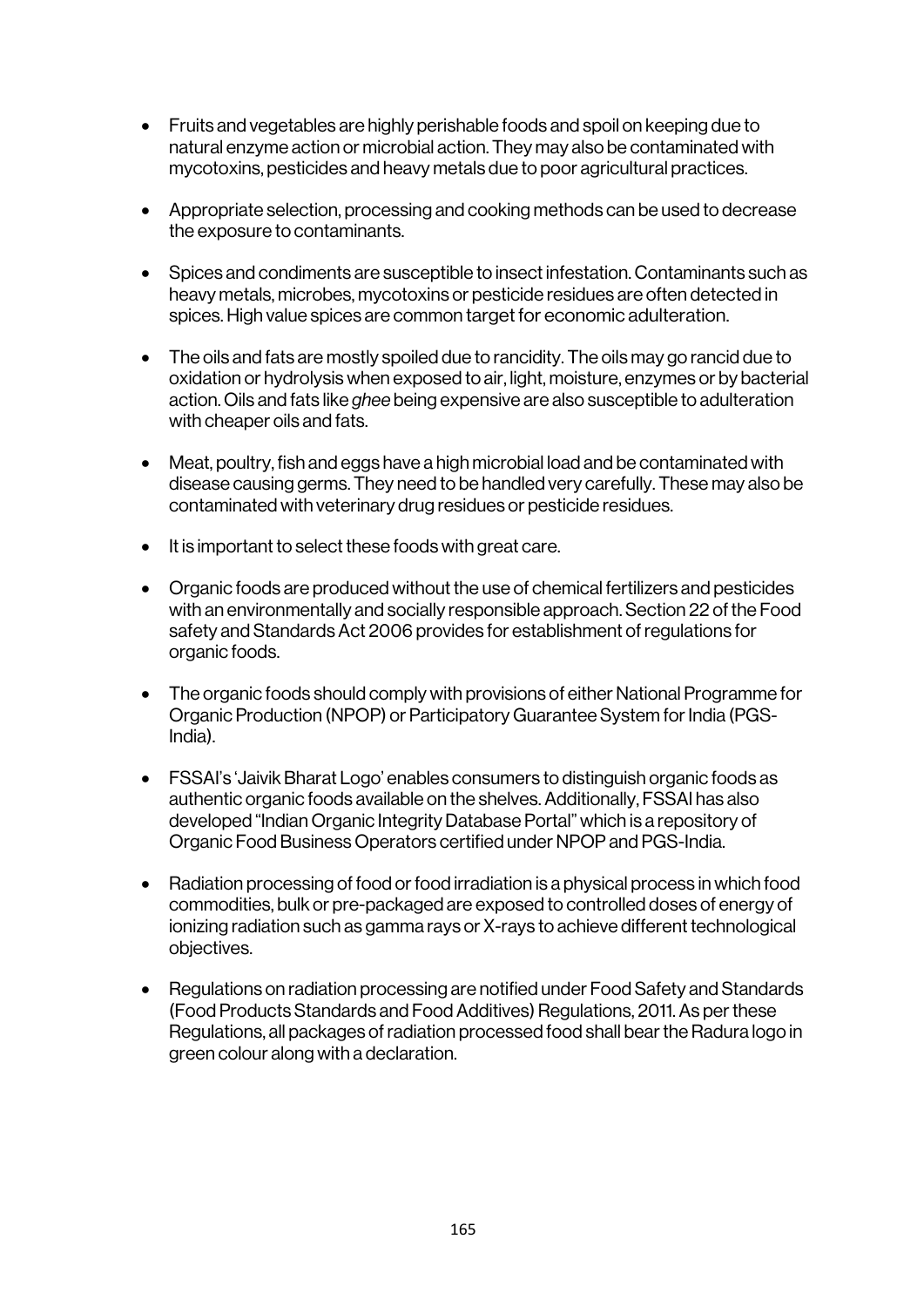## Key Words

Jaivik Bharat Logo – symbol to identify authentic organic foods

**Irradiated food** - involves the controlled application of energy from ionizing radiations such as gamma rays, electrons and X-rays for food preservation.

**Organic food –** foods produced without the use of chemical fertilizers and pesticides with an environmentally and socially responsible approach

Radura logo – symbol to identify food processed by radiation

### Exercises

- 1. Briefly explain the purpose of classifying food into different categories.
- 2. List the different types of contaminants and adulterants which may be found in milk and milk products.
- 3. What points should be kept in mind while selecting the following foods:
	- a. Grains
	- b. Vegetables
	- c. Fish
	- d. Eggs
	- e. Spices
- 4. Describe the kinds of spoilage seen in:
	- a. Meat
	- b. Grains
	- c. Fruits
	- d. Oils
- 5. What are the kinds of adulterants that have been seen in spices?
- 6. What are the special types of hazards found in fish?
- 7. What are organic foods? How is their sale regulated in India?
- 8. Explain the technology of food irradiation in simple terms. Give examples of foods which are irradiated in India.